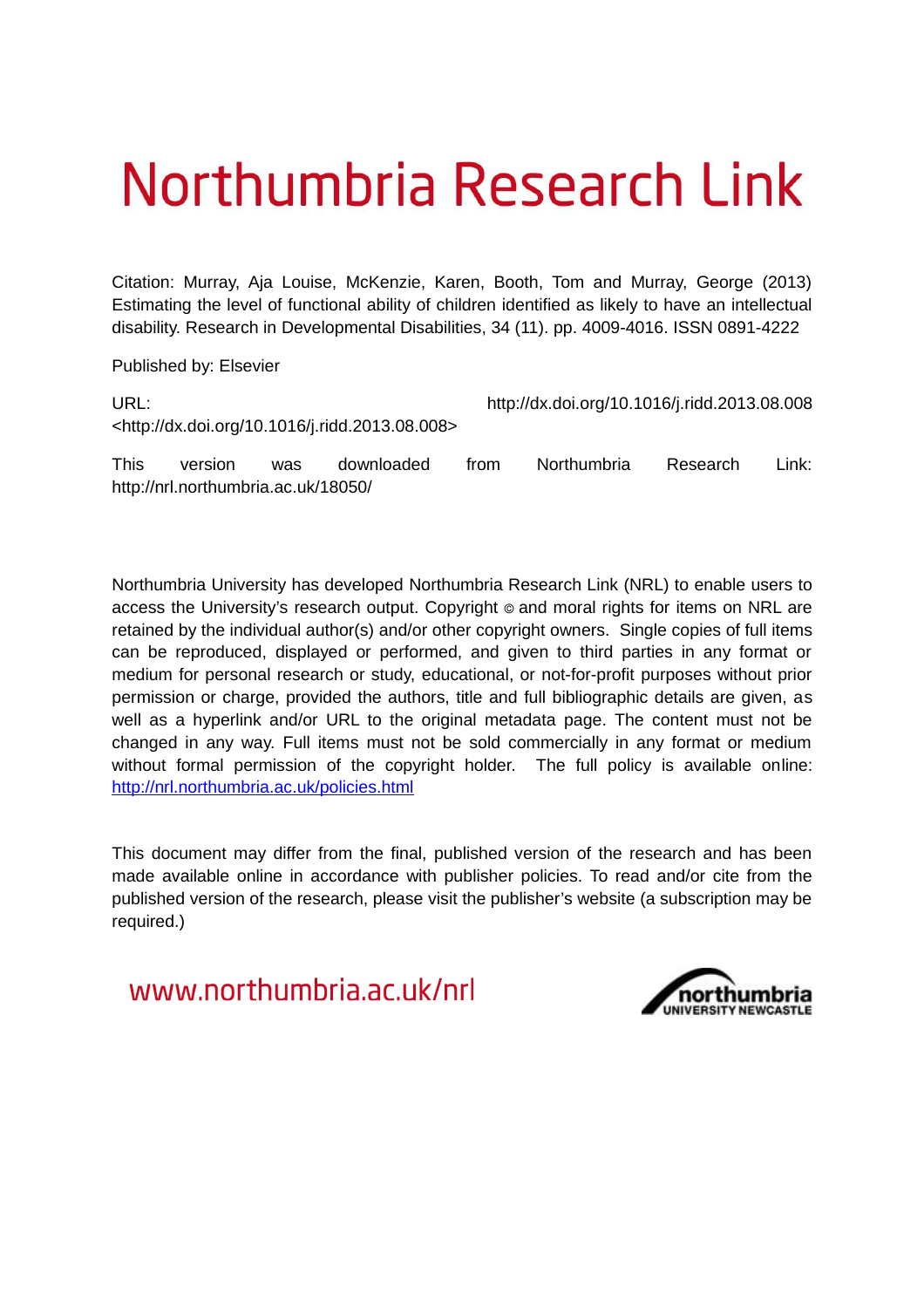NOTICE: this is the author's version of a work that was accepted for publication in in Research in Developmental Disabilities. Changes resulting from the publishing process, such as peer review, editing, corrections, structural formatting, and other quality control mechanisms may not be reflected in this document. Changes may have been made to this work since it was submitted for publication. A definitive version was subsequently published as Murray, A.L.,, McKenzie, K., Booth, T., & Murray, G.C. (2013) Estimating the level of functional ability of children identified as likely to have an intellectual disability. Research in Developmental Disabilities, 34, 4009– 4016.

The Journal home page is at: http://www.journals.elsevier.com/research-in-developmental-disabilities/

# **Estimating the Level of Functional Ability of Children Identified as Likely to**

# **Have an Intellectual Disability**

Aja Murray<sup>1</sup>, Karen McKenzie<sup>2</sup>, Tom Booth<sup>1</sup>, George Murray<sup>3</sup>

# **Affiliations:**

<sup>1</sup> Centre for Cognitive Ageing & Cognitive Epidemiology, Department of Psychology,

7 George Square, University of Edinburgh, Edinburgh, EH8 9JZ, Scotland, UK.

<sup>2</sup>Department of Clinical Psychology, University of Edinburgh, Teviot Place, Edinburgh, EH8 9AG, Scotland, UK.

<sup>3</sup>Psychological Services, NHS Borders, Andrew Lang Unit, Viewfield Lane, Selkirk, TD7 4LJ, Scotland, UK.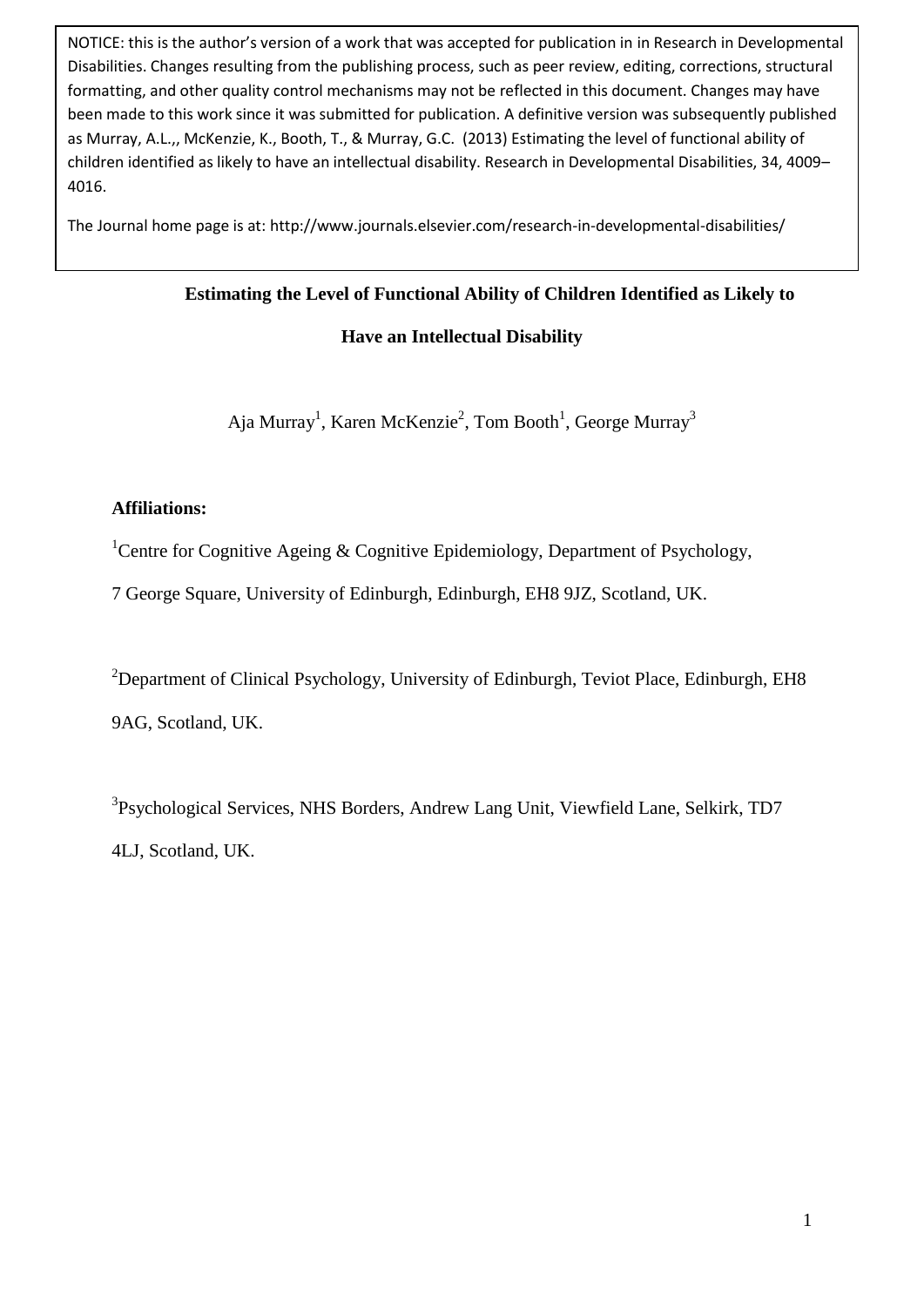#### **Abstract**

Screening tools can provide an indication of whether a child may have an intellectual disability (ID). Item response theory (IRT) analyses can be used to assess whether the statistical properties of the tools are such that their utility extends beyond their use as a screen for ID. We used non-parametric IRT scaling analyses to investigate whether the Child and Adolescent Intellectual Disability Screening Questionnaire (CAIDS-Q) possessed the statistical properties that would suggest its use could be extended to estimate levels of functional ability and to estimate which, (if any), features associated with intellectual impairment are consistently indicative of lower or higher levels of functional ability. The validity of the two proposed applications was assessed by evaluating whether the CAIDS-Q conformed to the properties of the Monotone Homogeneity Model (MHM), characterised by uni-dimensionality, local independence and latent monotonicity and the Double Monotone Model (DMM), characterised by the assumptions of the MHM and, in addition, of nonintersecting item response functions. We analysed these models using CAIDS-Q data from 319 people referred to child clinical services. Of these, 148 had a diagnosis of ID. The CAIDS-Q was found to conform to the properties of the MHM but not the DMM. In practice, this means that the CAIDS-Q total scores can be used to quickly estimate the level of a person's functional ability. However, items of the CAIDS-Q did not show invariant item ordering, precluding the use of individual items in isolation as accurate indices of a person's level of functional ability.

**Key Words:** Intellectual disability; Mokken scaling; severity; functional ability; Child and Adolescent Intellectual Disability Screening Questionnaire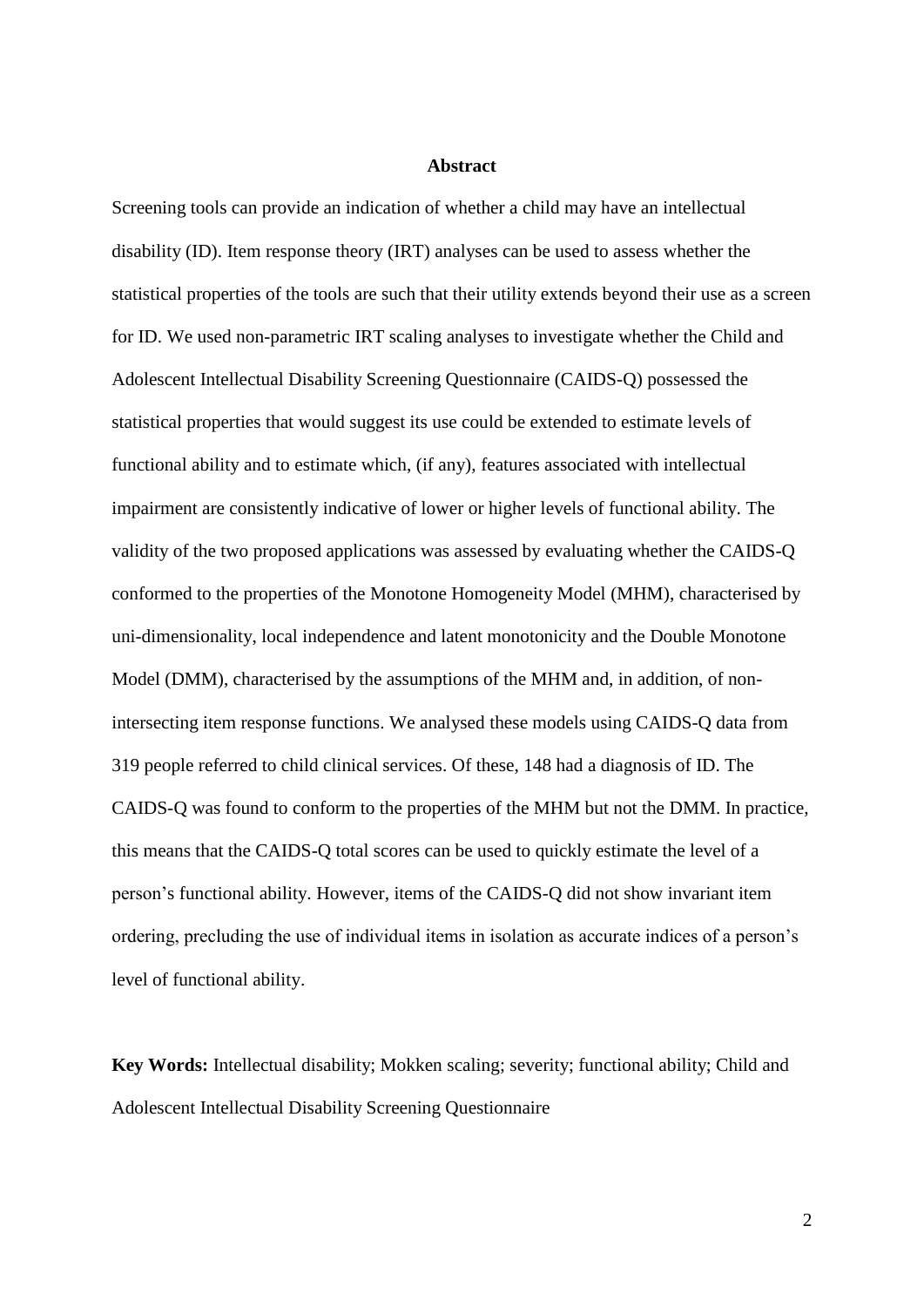## **1. Introduction**

The early recognition of intellectual disability (ID) is important to ensure appropriate support is provided to maximise the child's development (Guralnick, 2005); to facilitate access to resources (Goodman & Linn, 2003); to inform differential diagnosis; and to highlight situations where genetic testing or counselling may be required (American Academy of Pediatrics, Committee on Children with Disabilities, 2001). Many children, however, may not be identified as having ID until they are teenagers (Simonoff et al., 2006) or even young adults (Hamilton, 2006). One potential reason for this is that diagnosing ID can be complex and time consuming (Ryan, Glass, & Brown, 2007). The assessment of intellectual functioning, in particular, can cause delays in the diagnostic process because it requires the use of a standardised and validated assessment that is individually administered by an appropriately qualified applied psychologist (British Psychological Society [BPS], 2000).

This has led to the recognition that screening tools may offer a pragmatic solution in circumstances where there is a desire to reduce waiting times and channel referrals appropriately (BPS 2003) by having a quick method of identifying those individuals who should undergo full assessment. Screening tools may also be used by researchers (see Charman et al., 2007) to identify particular populations of interest, where the need to assess a large number of individuals may make the use of full diagnostic assessments unfeasible. Screening tools may also be used where there is the need for an early indicator of the potential support needs of children, for example in educational settings (Sonnander, 2000), while waiting for full diagnostic assessment to take place. Under all of these circumstances, it would be clinically useful if screening tools could provide more information about the potential support needs of the child, to allow service planning to begin at an early stage.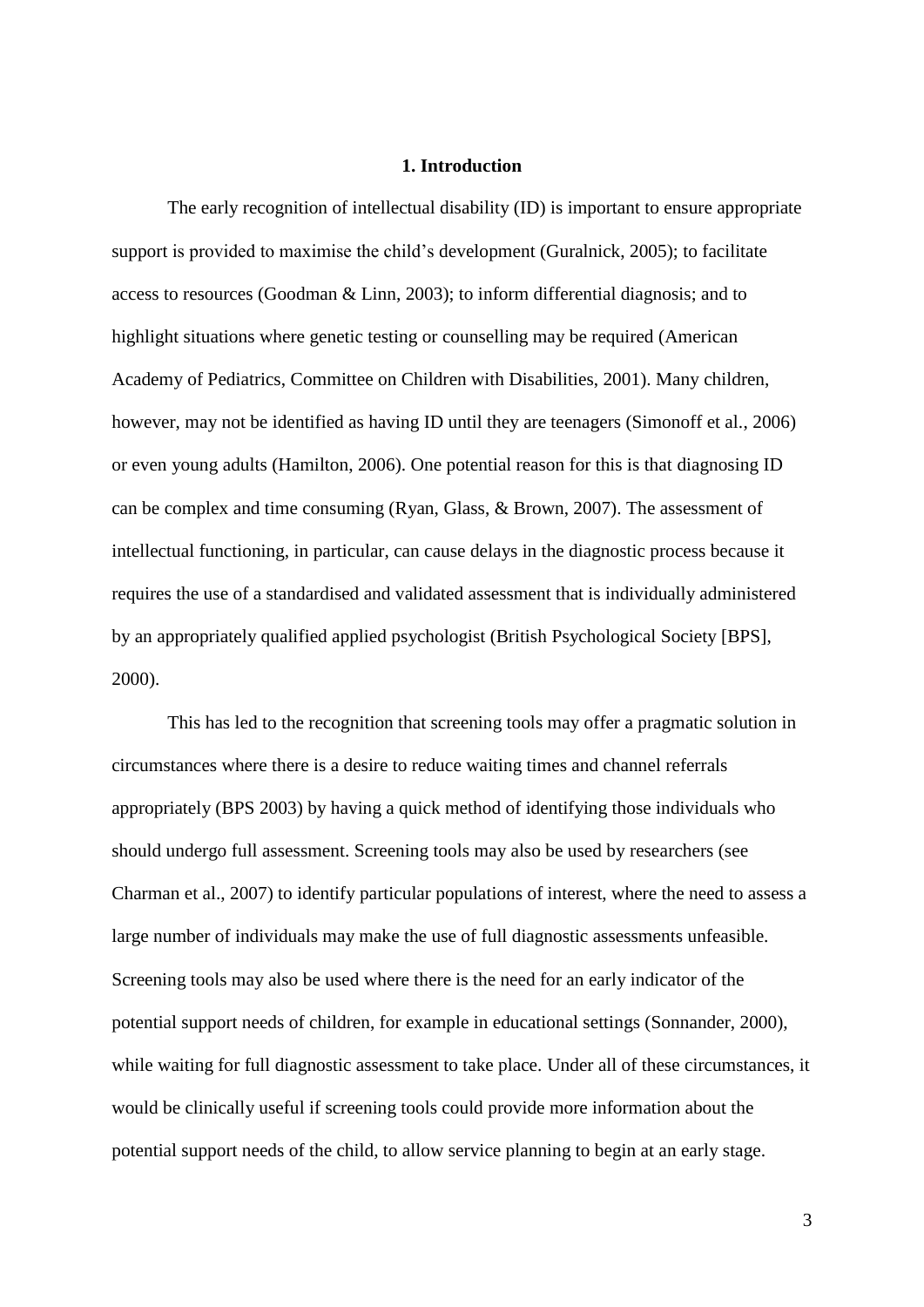Screening tools, however, tend to use a cut-off score that results in a dichotomous classification of either ID or non-ID, reflecting their aim of identifying individuals who may have ID and who, therefore, should undergo further assessment (McKenzie & Megson, 2012). If, however, a screening tool was able to give an indication of the extent of the functional ability of a child, or be used to indicate what abilities are expected to develop ahead of others, then it may have additional clinical and research benefits.

Item Response Theory (IRT) analysis can be used to evaluate whether a clinical scale possesses the statistical properties such that it can validly be used in more extended ways in clinical settings (Reise & Waller, 2009). For example, while ROC analysis can be used to assess the classification accuracy of a screen for ID (and thus focuses on the range of the trait close to the diagnostic threshold), IRT based techniques focus more explicitly on how the test performs across the full range of the latent trait. Similarly, factor analyses can be useful in assessing the dimensionality of a scale and how well particular items measure identified dimensions, however, there is generally not an explicit focus on how items perform at different locations on these dimensions.

In general, IRT approaches offer many advantages and analysis options that are not readily available in these more traditional approaches to test development (Embretson & Reise, 2000). Meijer and Baneke (2004) have argued for the utility of non-parametric IRT models, in particular for the analysis of psychopathology scales. Unlike parametric IRT models, non-parametric models do not impose a specific structure on the relation between item responses and the underlying latent trait (the 'item response function' or IRF). This is an advantage when assumptions about the form of the IRF, for example the logistic function, are unrealistic for empirical data. Meijer and Baneke (2004) note that non-parametric IRT models can provide useful information about the performance of items and scales without the need to make these assumptions. In addition, samples in clinical studies tend to be of only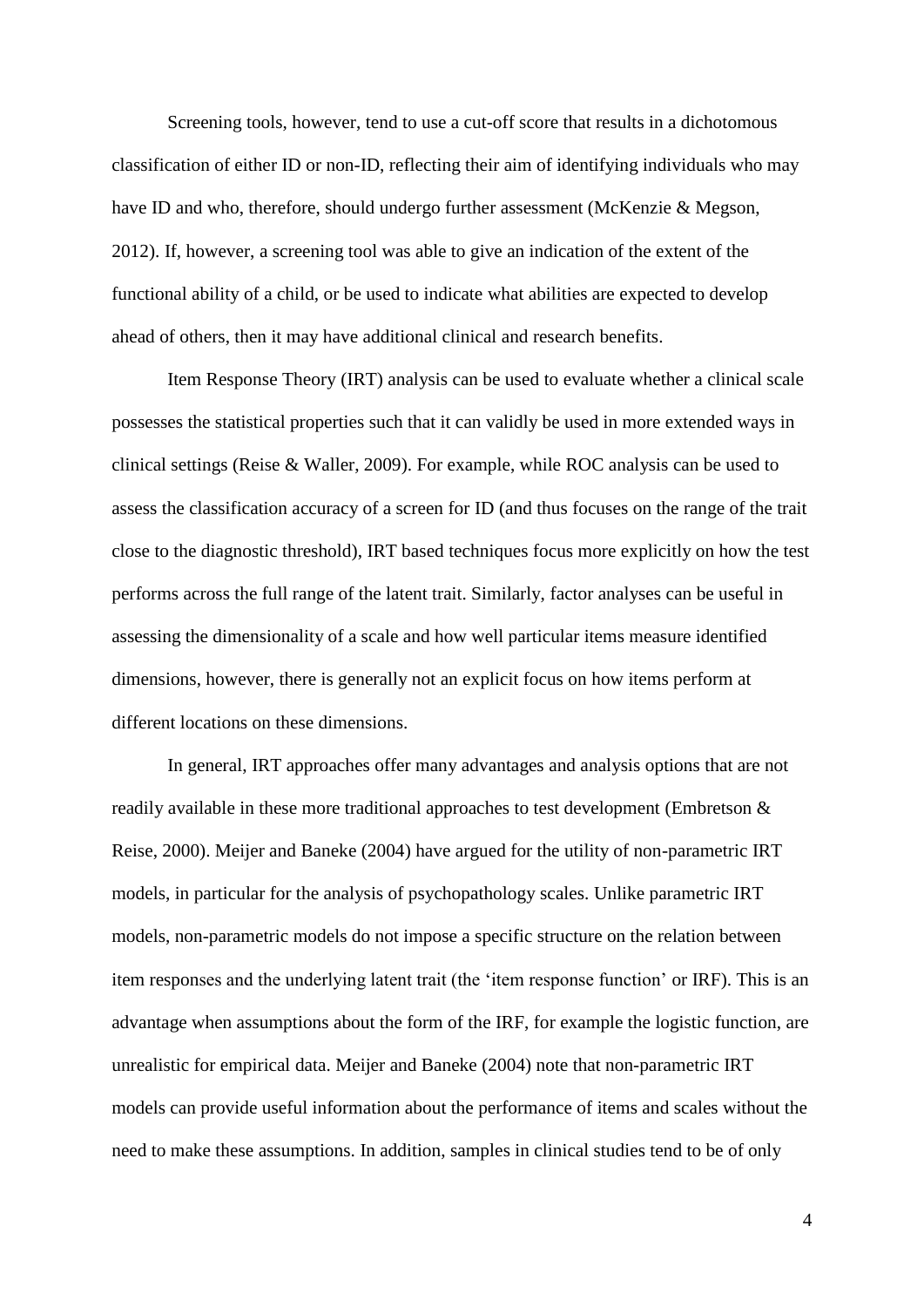modest size due to the relative infrequency of clinical disorders in the population and/or recruitment difficulties. Non-parametric IRT models generally have smaller sample size requirements than parametric IRT models.

Mokken scaling is a non-parametric IRT method that can be used to investigate important and clinically useful properties of scales (e.g., see Stochl, Jones, & Croudace, 2012). First, it can be investigated whether a scale conforms to the properties of the monotone homogeneity model (MHM) that is characterised by the assumptions of unidimensionality, local independence and latent monotonicity. When the assumptions of MHM hold, it is possible to infer stochastic ordering on the latent trait, that is, that higher test scores are probabilistic indications of a higher level on that trait. Although scale scores are frequently assumed to possess this property, it is important to explicitly test this assumption (Meijer & Baneke, 2004). In practical terms, evidence that MHM holds for a given scale provides some justification for the use of the scale in clinical practice for tasks that require an ordering of individuals based on severity of the trait of interest (e.g., referral for treatment).

It is also possible to investigate whether a scale conforms to the properties of the double monotonicity model (DMM). This is characterised by the assumptions of the MHM, plus the additional assumption of non-intersection of item response functions. When the DMM holds, items form a consistent hierarchy and both items and people can be characterised by their position on a continuum defined by levels or severity of the latent trait (e.g., 'level of functional ability'). That is, items located at higher levels of the latent trait (e.g., those requiring higher levels of functional ability) tend only to be endorsed if items located at lower levels of the latent trait (e.g., those requiring only a moderate level of functional ability) have also been endorsed. This means that items indicative of a more severe impairment will consistently be endorsed ahead of those indicative of a less severe level of impairment. As such, if DMM holds in a given scale, clinicians may be able to gain important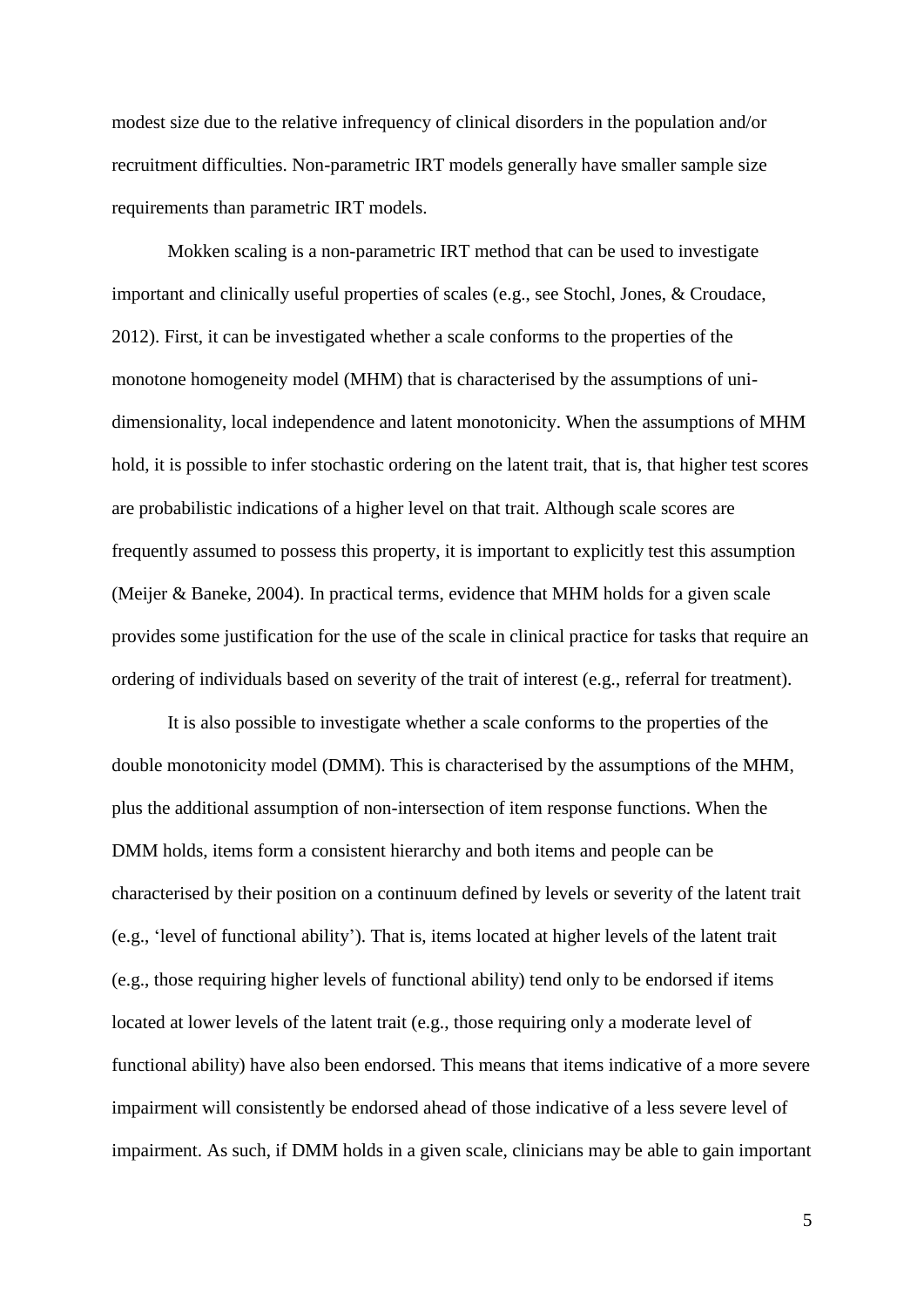information on the symptomology of a given disorder by the location of specific items on the severity continuum. Furthermore, investigating whether the MHM and DMM hold for a particular scale yields important information on item performance within the scale, and thus allows researchers and test developers to improve the utility of clinical scales.

Several authors have recently championed Mokken scaling in clinical measures as a means of enhancing their clinical utility (e.g., Watson et al., 2012). For example, Mokken scaling analysis has proven useful in disability research where estimating the severity or predicting the progression of difficulties is a key consideration in understanding and treating a disorder (Kingston et al., 2012; Watson et al., 2012). Similarly, Murray and McKenzie (2013) applied Mokken scaling analysis to an adult ID screening tool: the Learning Disability Screening Questionnaire (LDSQ: McKenzie & Paxton, 2006) and found that the scale conformed to DMM. Thus, information on responses to single items (not just total scores on the whole scale) are informative about a person's likely functional difficulties. That is, even if total scale scores were not available for an individual, it would be possible to estimate the severity of their impairment based on their responses to individual items because these were known to form a consistent hierarchy. This may be especially beneficial in a clinical context where individuals with ID may have difficulties in comprehension and communication, leading to ambiguities with regards to their responses to certain items.

 Given the importance of early identification of the potential support needs of children with ID, the aim of the present study was to apply Mokken scaling analysis to a child screening tool, to determine if it, and the individual items comprising it, had the statistical properties that would allow it to be informative about an individual's functional ability. The chosen screening tool was the child version of the LDSQ: the Child and Adolescent Intellectual Disability Screening Questionnaire (CAIDS-Q: McKenzie, Paxton, Murray, Milanesi, & Murray, 2012). The CAIDS-Q was considered appropriate for this investigation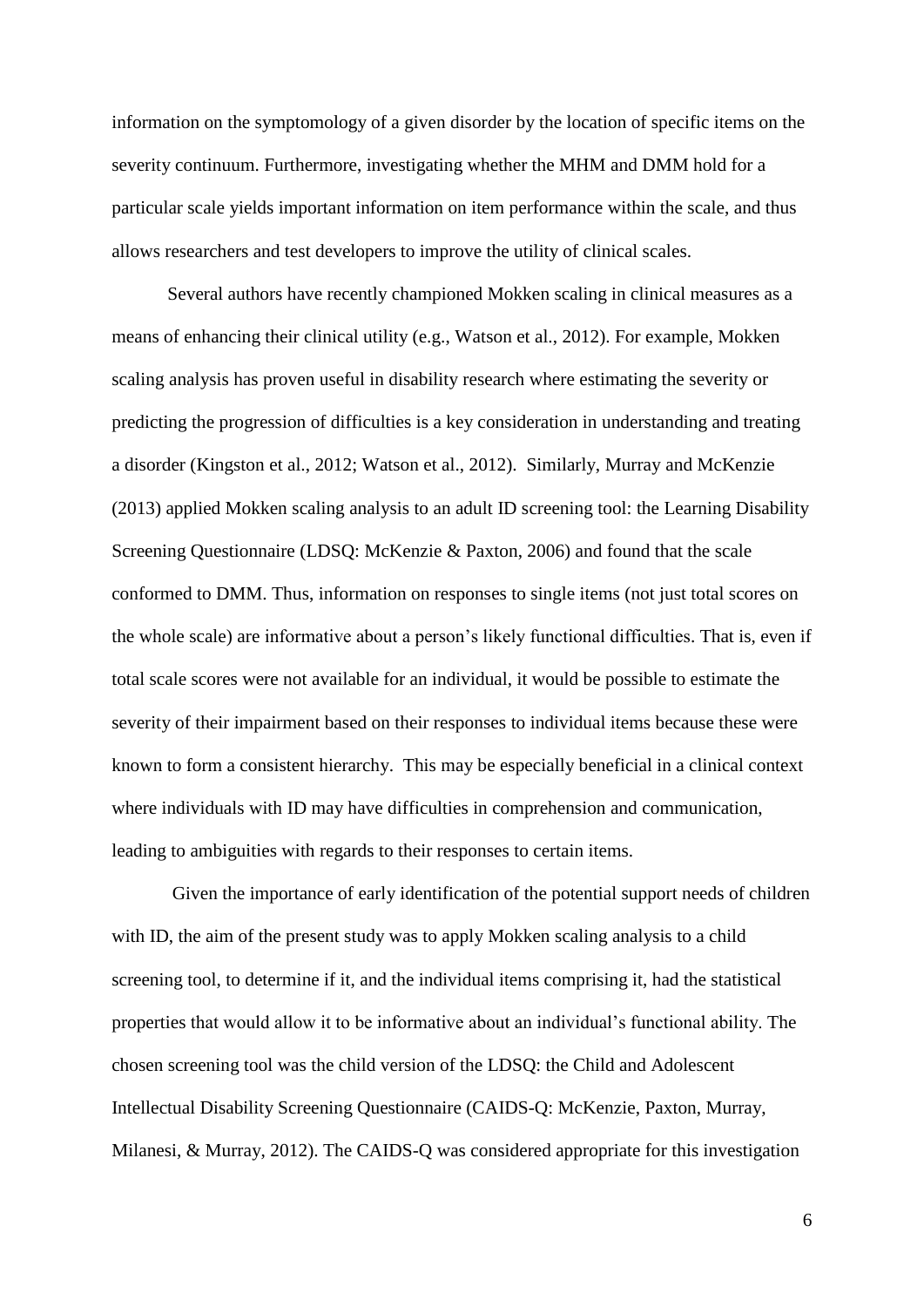for a number of reasons: it was developed specifically as a screen for ID; it was designed to have a very short administration and scoring time; it does not require the user to have a particular professional qualification or training; and a series of studies have found it to have good psychometric properties (see section 2.2). In addition, two recent reviews of screening tools that have been used specifically to screen for ID in children (McKenzie & Megson, 2012) and those that have screened for a range of disabilities, including ID (Maulik  $\&$ Darmstadt, 2007) indicated that none of the reviewed tools displayed sufficiently robust psychometric properties to recommend their use for specific screening for ID in children. The CAIDS-Q had not been developed at the time of these reviews.

In the present study we, therefore, assessed whether the CAIDS-Q possessed the statistical properties that would allow it to be applied in ways that extend beyond its original application as a screening tool. Specifically, we investigated whether the scale conformed to the MHM and the DMM. This indicated whether scale total scores and individual items respectively could be used to estimate levels of functional ability.

#### **2. Method**

## **2.1 Participants**

We conducted analyses on data from the participant sample used in the development and validation of the CAIDS-Q (McKenzie, Paxton, Murray, et al., 2012), plus some additional data gathered since the first validation study was published (total  $N = 319$ ) for which ethical approval had previously been given by the relevant Caldicott Guardians. In Scotland, it is the role of the Caldicott Guardian, on behalf of each health board area, to ensure that patient data are used appropriately for research and audit purposes, where it is not feasible to contact each individual to obtain consent to use existing data. Pre-existing information for children who had been referred to ID/child and adolescent mental health (CAMH) services in four National Health Service areas in Scotland was used for the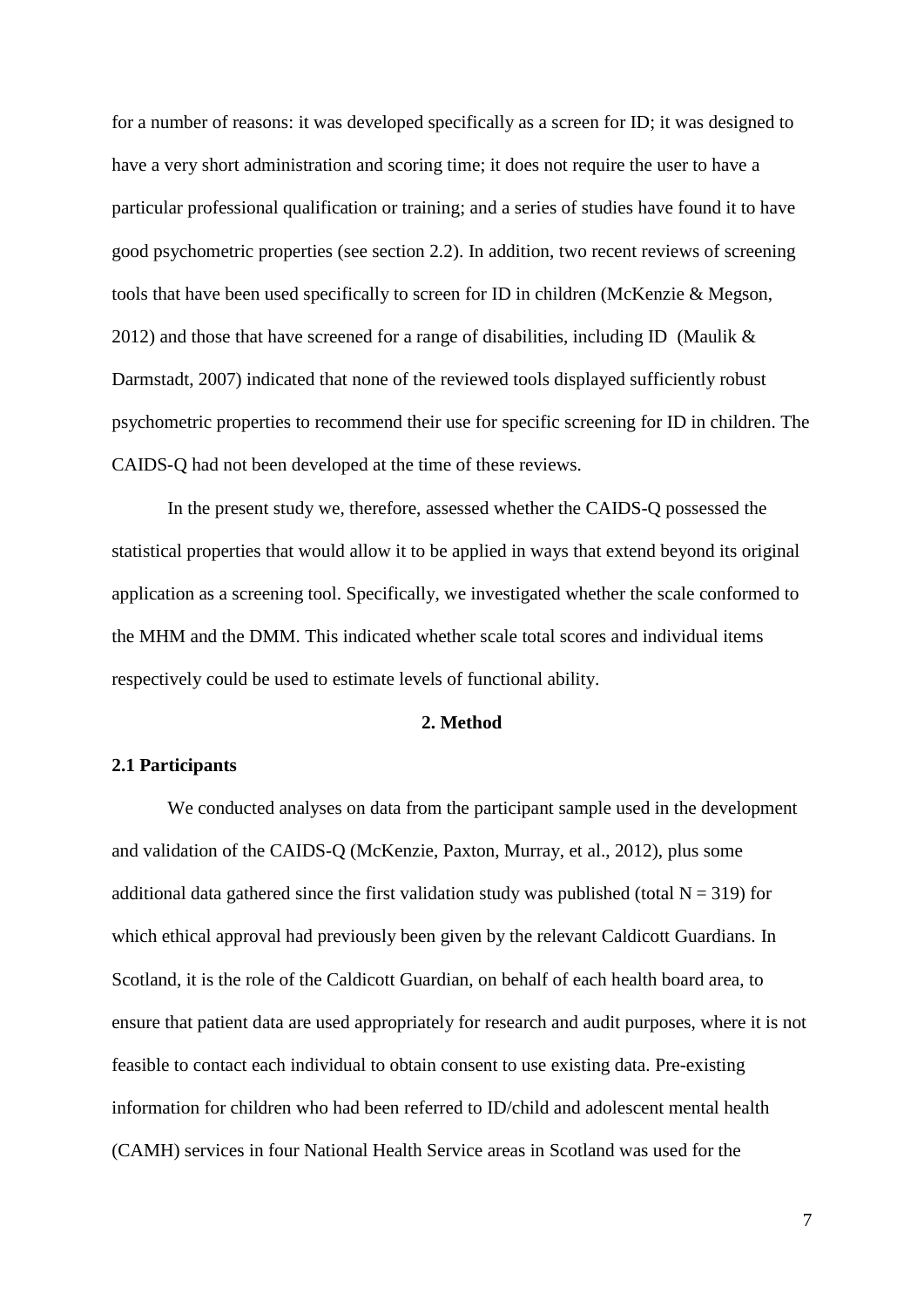analyses. Data were collected, where available, in relation to the CAIDS-Q items, Full Scale IQ, whether the individual had been given a diagnosis of ID or not, age at assessment and gender. The reason for referral for each individual was not noted, but all individuals had had an assessment of intellectual and adaptive functioning and developmental history carried out by the service as part of the assessment process.

Table 1 contains descriptive information on the age and FSIQ of the sample by gender and ID diagnosis. Of these participants,  $148$  (male = 88; female = 58; 3 gender unknown) had a diagnosis of ID. Diagnosis of ID was determined, as noted in the case-notes, by the independent clinician based on the diagnostic criteria for ID.

## INSERT TABLE 1 HERE

We did not stratify our sample by age because this would have reduced sample size to levels not appropriate for Mokken scaling analysis. We conducted analyses on the 314 cases that had complete data on the CAIDS-Q, which resulted in the deletion of 5 cases from the total sample. Comprehensive descriptions of these samples can be found in McKenzie, Paxton, Murray, et al. (2012) and McKenzie, Paxton, Michie, et al. (2012).

## **2.2 Measures**

The CAIDS-Q is a seven item instrument developed for the purpose of identifying individuals at risk of having ID. Items are scored dichotomously and refer to the capabilities of the child in several domains in which individuals with ID may experience difficulties, including literacy, self-care, relationships, and previous and current support by specialist services. A percentage score is calculated, with higher scores on the CAIDS-Q being indicative of a higher level of ability. Scores below a certain threshold, which varies depending on a child's age, suggest that the child may have an ID. Thus, based on age group-specific cut-off scores, the CAIDS-Q assigns a child as being likely to have an ID,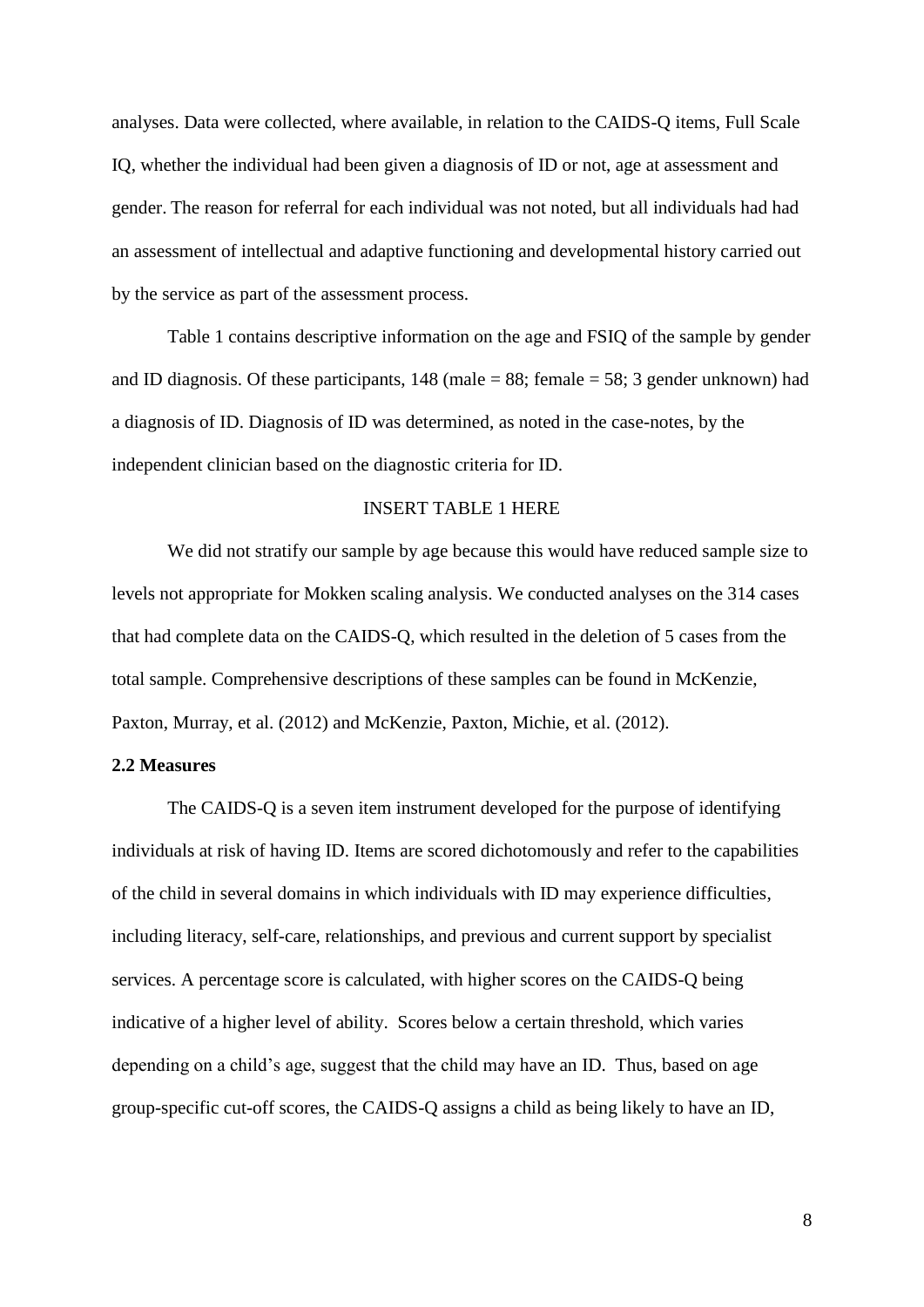which suggests that they should undergo full assessment for ID, or as not being likely to have an ID.

Previous research has examined the psychometric properties of the scale in clinical (McKenzie, Paxton, Murray, et al., 2012) and forensic (McKenzie, Paxton, Michie, et al., 2012) samples and have supported the uni-dimensionality, reliability, criterion validity and predictive ability of the scale. Evaluations with clinical samples of children aged 6-7 years 11 months (McKenzie, Murray, & Murray, 2013) and young people aged 8-18 years (McKenzie, Paxton, Murray, et al., 2012), have found sensitivity and specificity values of 82% and 83% respectively for the younger group and 96% and 85% for the older group, at the relevant cutoff scores. It has also been found to correlate well with both intellectual (McKenzie, Paxton, Murray, et al., 2012) and adaptive functioning (McKenzie & Murray, in press) and to perform well when compared with a short form intellectual assessment (Mckenzie, Murray, Murray, & Murray, 2013). It has, not, however, yet been tested whether the CAIDS-Q items conform to the properties of the MHM and DMM.

#### **2.3 Mokken procedure**

Mokken scaling analysis allows the testing of the assumptions of non-parametric item response models (IRT). The two most popular models are the general non-parametric IRT model: the MHM, and the more restricted DMM (Van der Ark, 2012). The MHM is defined by three assumptions: uni-dimensionality, local independence and latent monotonicity. The DMM is defined by these three assumptions, plus the assumption of non-intersection of item response functions. An explanation of these assumptions and how they are tested is provided in Table 2. When the assumptions of MHM hold, it is possible to infer stochastic ordering on the latent trait being measured by the scale, that is, that higher test score are probabilistic indications of a higher level on that trait. As the DMM is defined by the additional assumption of non-intersection of item response functions, when it holds it is also possible to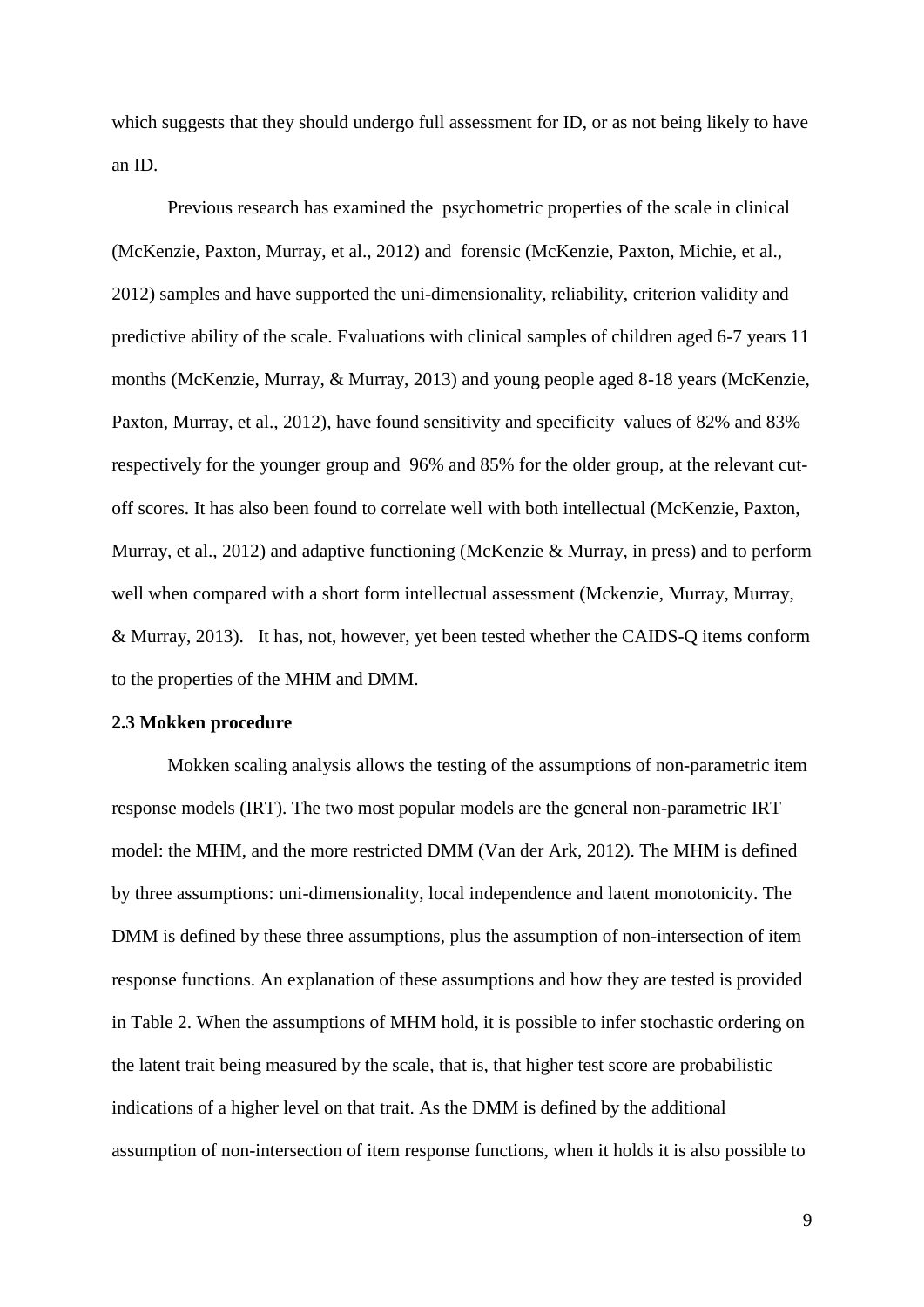infer invariant item ordering for dichotomous items (Van der Ark, 2012). For polytomous items, additional conditions must be met in order to infer invariant item ordering, however, here we analyse dichotomously scored items, making non-intersection of item response functions sufficient to infer invariant item ordering (Sijtsma, Meijer, & Van der Ark, 2011).

#### INSERT TABLE 2 HERE

We conducted all analyses in the R package Mokken (Van der Ark, 2007, 2012).We first implemented the automated item selection procedure that selects items into scales using a hierarchical clustering algorithm. The algorithm selects items into a given scale beginning with the pair of items with the highest item pair scalability coefficients and proceeds until no more items remain that meet the criteria of a Mokken scale. Given that the CAIDS-Q is assumed to be uni-dimensional, we expected all seven items to be selected into a single scale.

Next, we obtained item scalability coefficients (H<sub>i</sub>). These convey information about the relation between an item and the latent trait, reflecting item discrimination and degree of association with the latent trait. Items in the same Mokken scale should all have item scalability coefficients  $(H<sub>i</sub>)$  larger than .3. We also examined total scale scalability coefficients (H), which express the strength of the scale as a whole. Mokken (1971) recommended the following criteria for judging the strength of Mokken scales:  $H < .30$  is indicative of a weak scale;  $.4 < H < .5$  is indicative of a moderate scale; and  $H > .5$  is indicative of a strong scale.

We then proceeded to investigate the assumption of latent monotonicity. For dichotomous items, latent monotonicity implies manifest monotonicity, making it possible to infer the former from the latter. We checked for violations of manifest monotonicity, that is, instances in which the item response function does not increase with the level of the latent trait. As recommended by Van der Ark (2007), we ignored trivially small violations by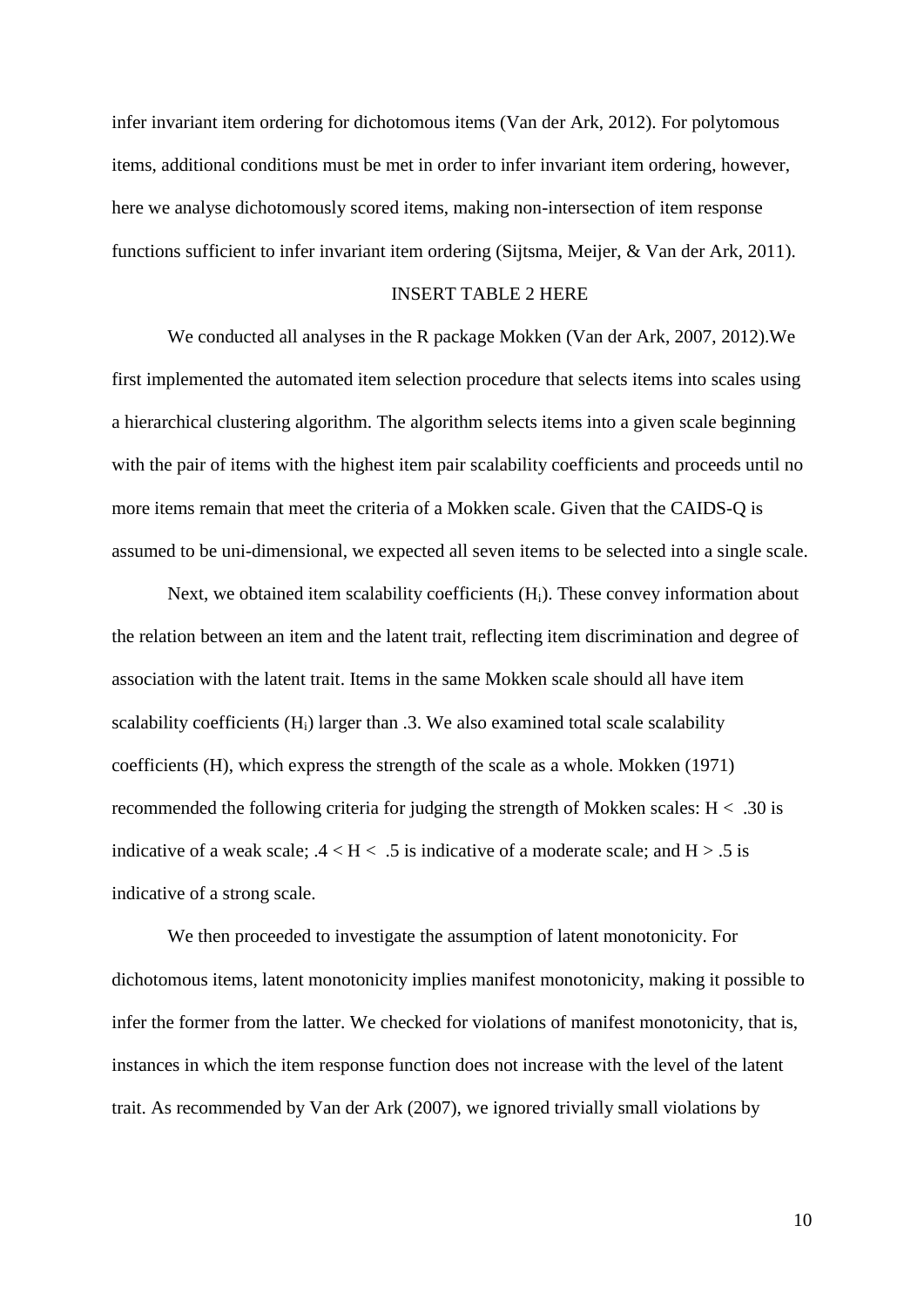considering violations that exceeded a certain minimum size only. For this purpose we adopted the default criterion of the package of a minimum violation size of .03.

Finally, we investigated the assumption of non-intersection of item response functions. We did this using the pmatrix method. This method examines the proportion of relative positive response, that is,  $P(+)$  and proportion of relative negative response, that is,  $P(-)$  item matrices. If non-intersection holds,  $P(+)$  should be non-decreasing across all its rows and columns and P(--) should be non-increasing across all its rows and columns. As in the investigation of manifest monotonicity, it is desirable to ignore trivially small violations of non-intersection. We, therefore, again adopted the program default minimum size of violation of .03 as the threshold below which violations were not considered.

## **3. Results**

The automated item selection procedure selected all items of the CAIDS-Q into the same Mokken scale, leaving no items unselected. The item scalability coefficients for items and item-pairs within this scale are provided in Table 3, together with the percentages of endorsement for each item.

#### INSERT TABLE 3 HERE

The pmatrix method revealed a number of significant violations of the assumption of non-intersection of the item response function. These were spread across six of the seven items and could not be easily addressed by deletion of only a few items. Consistent with this, percentage endorsement of the items in the scale were, with the exception of the 'School Support' item, close in magnitude. The 'School Support' item was endorsed only 28% of the time whereas the other 6 items had percentage endorsements within a narrow range of 53- 58%. Thus, items for the most part, had similar locations along the latent trait continuum.

#### **4. Discussion**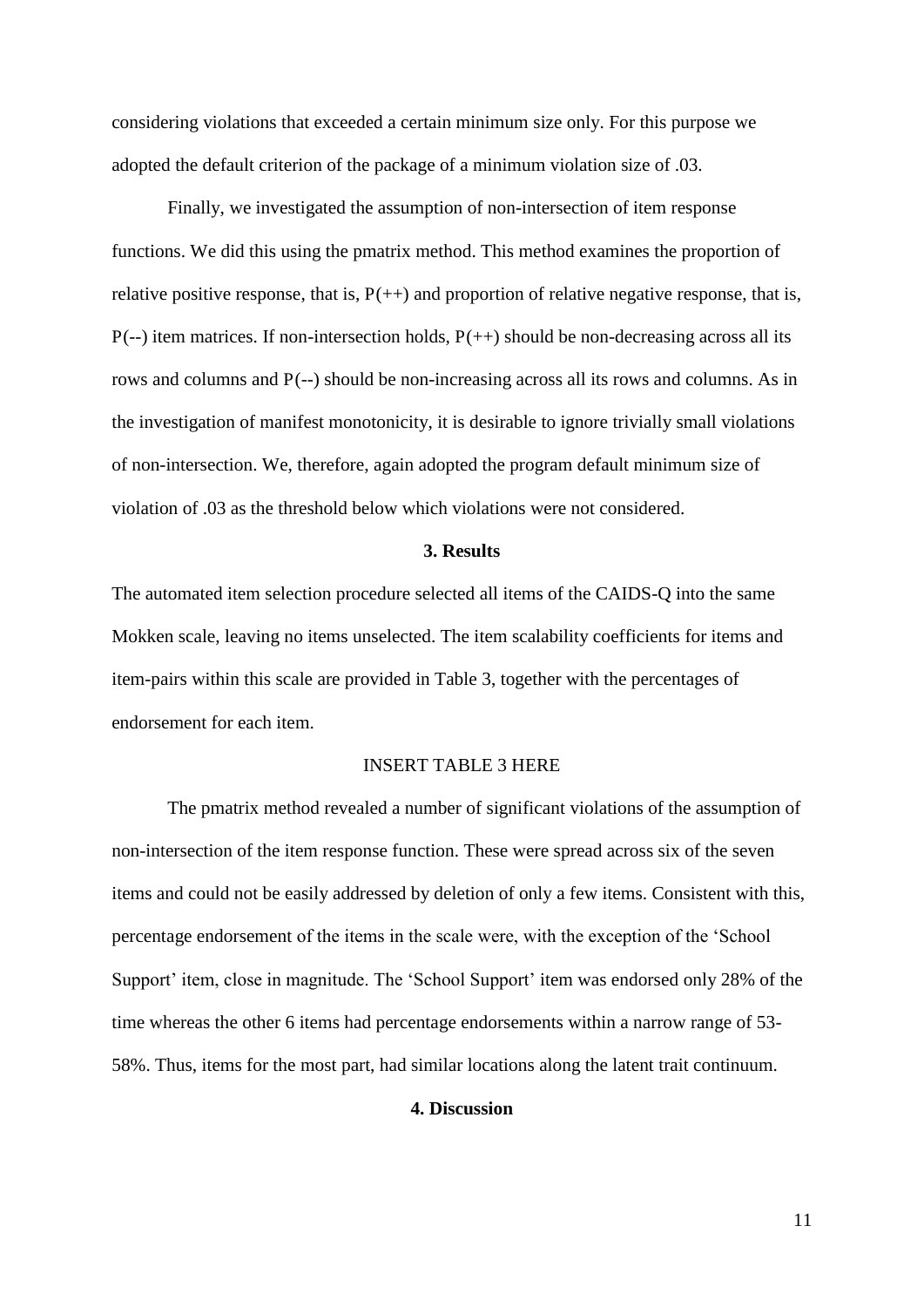In the present study we investigated whether the ID screening tool for children, the CAIDS-Q, conformed to the properties of the MHM and DMM. We found that all of the CAIDS-Q item scalability coefficients were greater than the recommended minimum of .30. The total scale scalability coefficient was .60, which, according to Mokken's (1971) criteria, is indicative of a strong scale. No significant violations of manifest monotonicity were identified, suggesting that the assumption of latent monotonicity held for the scale in the present data.

By contrast, the assumption of the DMM of non-intersection of item response functions was violated, necessitating the rejection of the DMM for the present data. As a result, while the CAIDS-Q items exhibit the property of stochastic ordering by level of the latent trait, the ordering of the items is not invariant across individuals.

 In practice, these results mean that the CAIDS-Q total scores can be used by clinicians or researchers to obtain a quick estimate of an individual's level of functional ability, without the need for a full and lengthy assessment. However, individual items cannot be used to approximate functional ability levels. In a clinical context the ability to use the scale total scores to estimate functional ability is likely to be particularly useful in situations where there may be a lengthy wait for formal diagnosis, but an early indicator of the potential support needs of a child is needed to allow planning for support to begin. It may be equally useful in forensic settings, where a quick and easy indicator of the functional abilities of a young person may allow potentially vulnerable young offenders to be identified and supported at an early stage (Ford et al., 2008). Similarly, researchers may find it useful to have an indication of functional ability in order to be able to match intellectually impaired individuals with controls, without the need for full diagnostic assessments that can be timeconsuming (Winters, Collett, & Myers, 2005) and expensive to administer.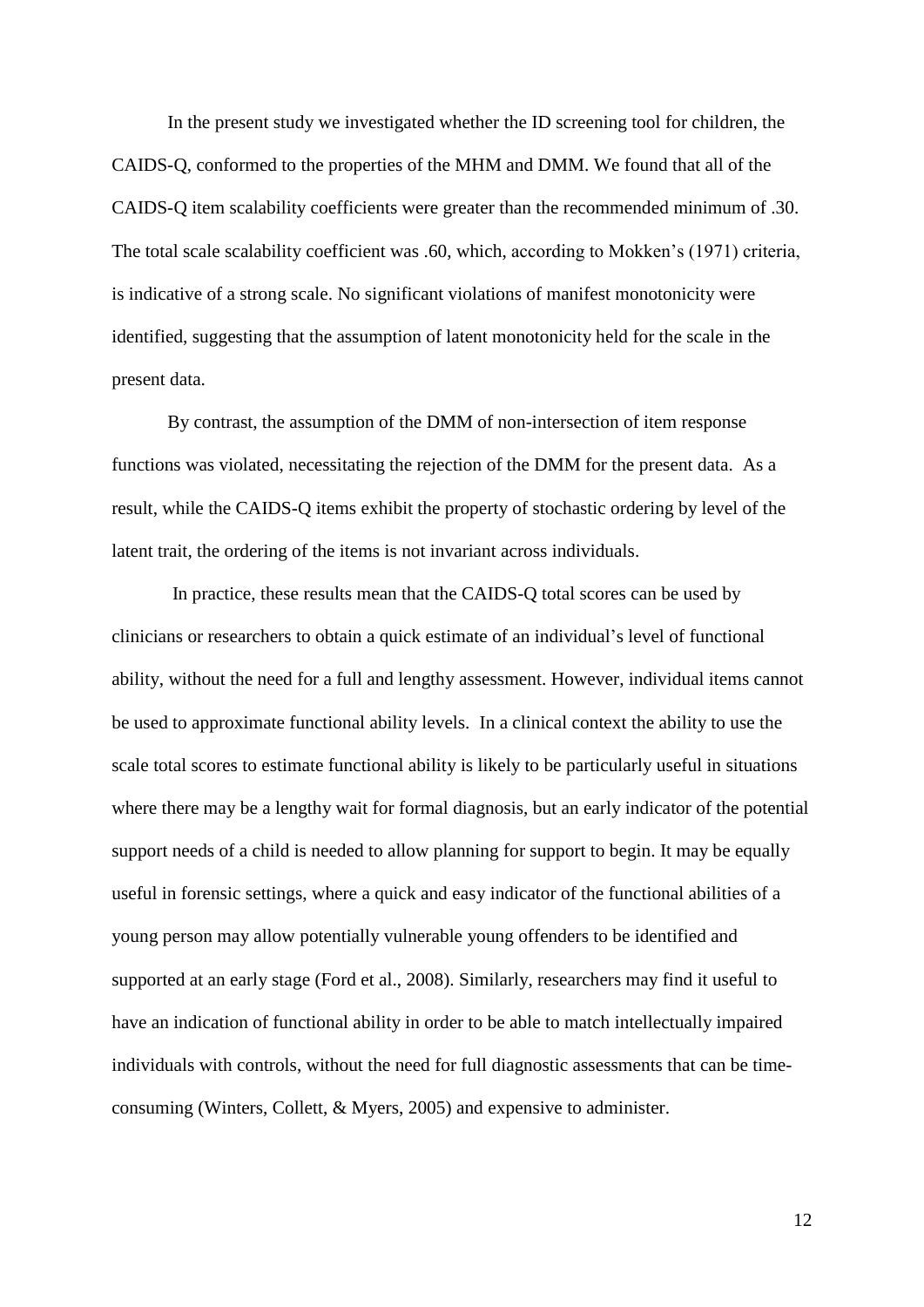Conformity to the MHM also makes the tool potentially useful for tracking the developmental progress of an individual over time, if it is assumed that the betweenindividuals' observation of increasing scores indicating improvements in functional abilities also holds within individuals. Our sample included individuals with ID but also individuals with impairments that were not severe enough to merit this diagnosis. Our results, are, therefore, not limited to individuals with ID, but apply to those children and young people who have below average levels of cognitive and adaptive functioning. Nevertheless, the possibility that scores increase over time for individuals as they develop, as they do across individuals will require further investigation, particularly given that individuals with more severe intellectual impairments may plateau at a relatively early developmental stage.

Although scale scores for the CAIDS-Q may, therefore, have utility beyond indicating the presence or absence of ID, the fact that the DMM did not fit in the present sample implies that individual items of the CAIDS-Q used in isolation are not necessarily a reliable indication of an individual's level of functional ability. There are several possible reasons why the DMM did not hold in the present study. First, it may be related to the selection of items that are too similar in terms of their difficulty or location along the continuum of the latent trait. Although this may be seen as a weakness in the current context, it may actually be a strength in the context of screening instruments, where it is desirable to maximise the amount of information the test conveys about trait levels in and around the level representing a diagnostic threshold. Thus, it is not surprising that the CAIDS-Q, which was designed as a screening tool for ID, would show a restricted range of item difficulties. This could result in item response functions being close together and making violations of their non-intersection more likely to happen because it is easier for an individual's pattern of responses to differ from that expected just due to chance. Indeed, in the present study, the percentage endorsement of items was generally quite similar, suggesting that this may have been the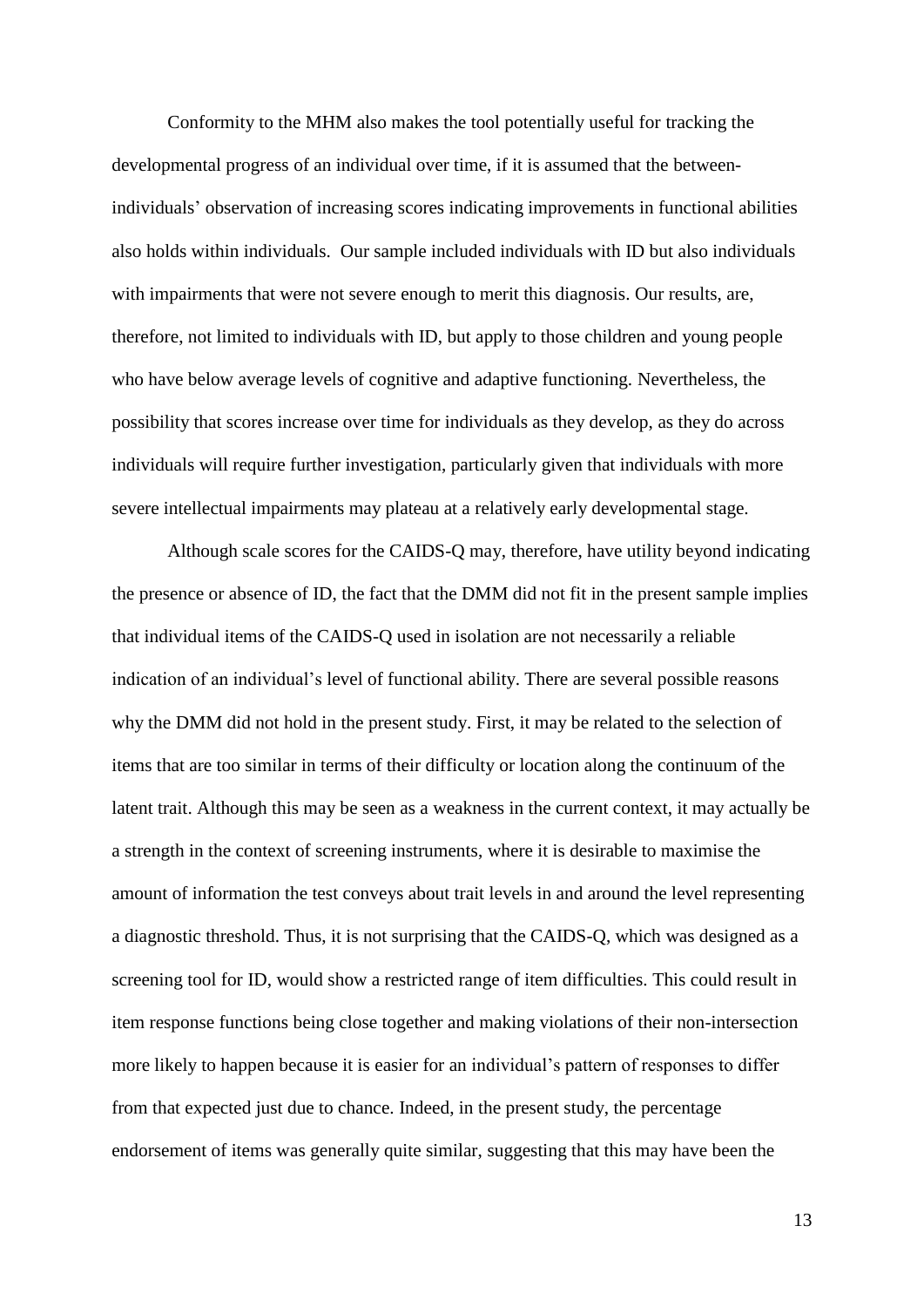case. The current findings may be useful for future psychometric extensions of the CAIDS-Q, and suggests that items should be added that show a greater range of difficulty.

In a previous study, it was found that the adult version of the CAIDS-Q, the LDSQ, did in fact conform to the properties of the DMM, with the exception of 1 item (Murray & McKenzie, 2013). The 6 LDSQ items that conformed to the DMM showed greater variability in item endorsement than that observed in the present study and were endorsed 25%, 28%, 29%, 37%, 41% and 65% of the time respectively. The differences in variability in item endorsement may explain the discrepancy between the DMM results in this and the LDSQ study. They suggest that the LDSQ may contain items that span a greater breadth of the functional ability continuum.

Another reason why the DMM may not have held in the present data is that developmental trajectories for different skills and abilities vary with ID aetiology. The CAIDS-Q includes items that are heterogeneous in content and could be argued to include skills in the social, visuo-spatial, perceptual, verbal and general intellectual ability domains. These various domains are known to be affected differently in various disorders that are related to ID. For example, social skills are especially impaired in those with ID when it is co-morbid with an autism spectrum disorder [ASD] (Matson, Mayville, Lott, Bielecki, & Logan, 2003), and it has been estimated by more recent research that between approximately 17-40% of individuals with ID also have ASD (see Matson & Shoemaker, 2009, for an overview). This could mean, for example, that even if making friends was in general considered to be an easier task than telling the time, a person with ASD may experience the latter to be the easier task. This could manifest in Mokken scaling as violations of nonintersection for these two items in a number of individuals with a diagnosis of ASD. There is also evidence that the developmental trajectories of skills in different domains varies according to ID aetiology, providing further opportunities for such violations of non-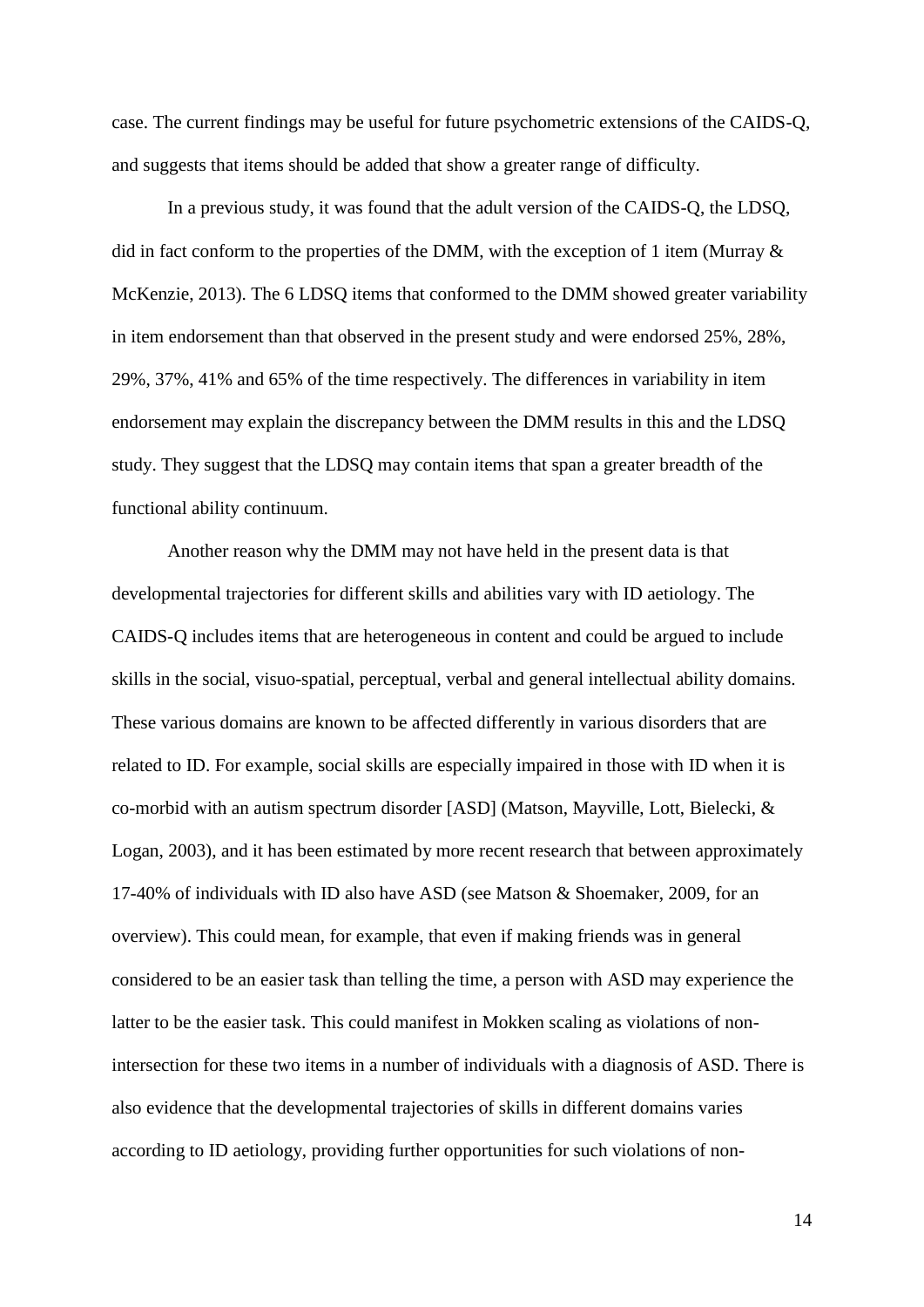intersection (Anderson, 1998). Note that the although the CAIDS-Q has an item referring to having friendships, the adult version of the screening tool (the LDSQ), does not, making it less vulnerable to conflating severity of ASD with severity of intellectual impairment.

The DMM may also not have held because of the heterogeneity of the sample. It is expected that a person's level of functional ability would be both a function of age and of their IQ. This means additional scope for violations of the DMM, because, if the items do not form a consistent hierarchy, either across different age groups or across different IQ levels (or of ID severity), then it will not hold in a sample that is heterogeneous with respect to both.

In the present sample, we did not have sufficient data to conduct analyses separately for different aetiologies of ID, or to stratify by age or FSIQ, but this would be an interesting future study. Indeed, Mokken scaling is likely to be useful in determining the consistency with which skills in different domains are acquired in both children with neurodevelopmental disorders and in typically developing children.

Although recruitment difficulties and the relative infrequency of individuals with ID often restrict sample sizes, it would be a valuable future direction to collect sufficient data to conduct age and aetiology stratified analyses. Our results suggest that the CAIDS-Q can be used to estimate functional ability more generally in age heterogeneous samples. Collecting normative data for functional ability scores as measured by the CAIDS-Q at different ages would allow the scores for an individual to be compared with the expected score for an individual of their age, providing an estimate not only of their functional ability, but also how this translates into severity of ID. Such information would be highly informative, as functional ability in childhood would be expected to be strongly dependent on both age and the severity of the ID.

More generally, we believe that increased application of IRT based analyses can be useful in advancing the study of ID and below average functional ability in children. In the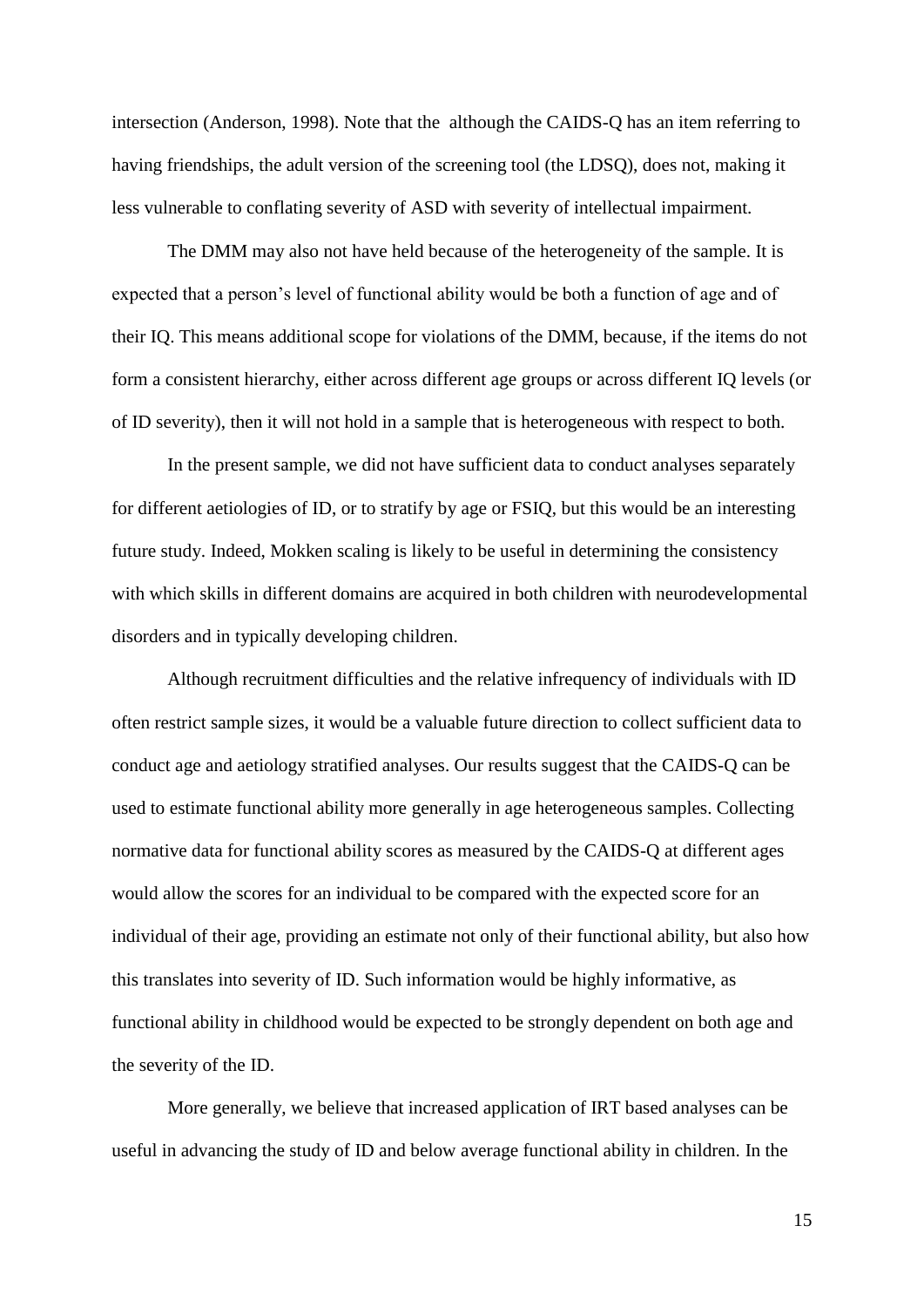present study, we employed the technique to evaluate the scaling properties of the CAIDS-Q total scores and items, but the possibilities offered by IRT are much broader. It can also be used to investigate differential item functioning, in computer adaptive testing, and in placing items from different measures on to the same scale (Reise & Waller, 2009). For example, Wuang and Su (2008) used IRT based analyses to assess differential item functioning of a measure of visuo-motor integration across males and females with ID. Overall, however, the use of IRT in ID research has been fairly limited, in spite of a general trend for its increased use elsewhere.

Finally, it is important to note the limitations of our study. As we have noted above, our sample was not large enough to conduct stratified analyses. It would be useful in future studies to examine the scale stratified by age, sex, and aetiology in particular. In addition, the generalisability of our results is, thus far, limited to the kinds of participants included in the sample, that is, clinically referred children with low IQ on average.

In addition, although we have highlighted the benefits of the Mokken scaling procedure it also has some limitations. For example, parametric IRT models, though less flexible and requiring larger sample sizes, have the advantage over Mokken models of providing richer information on item performance.

## **5. Conclusion**

We showed that the CAIDS-Q conforms to the properties of the MHM but not the DMM. This means that the scale can be validly used to estimate the level of functional ability of a child, rather than just providing a dichotomous 'yes', 'no' answer to the question of whether or not a child is likely to have ID.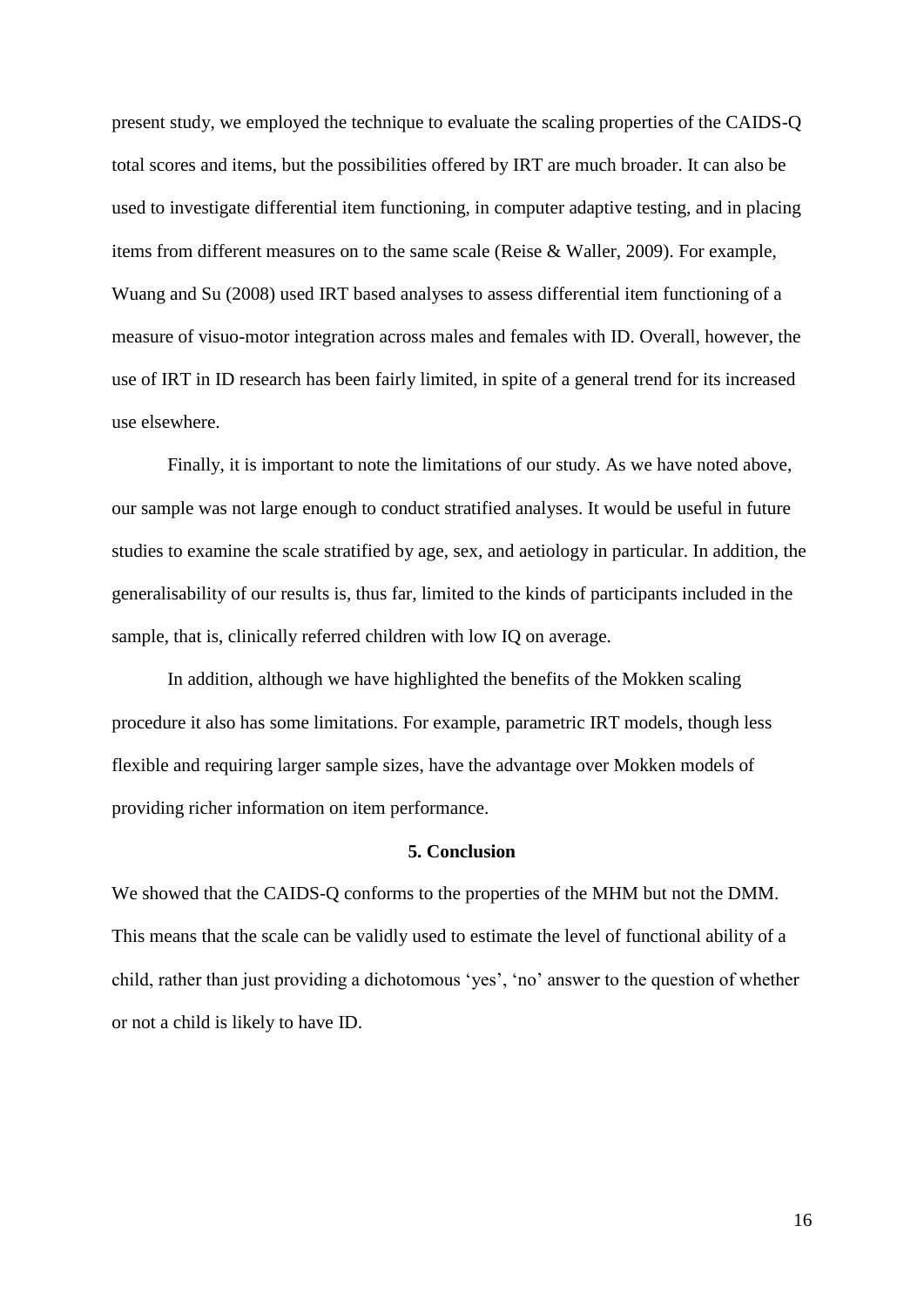#### **References**

- American Academy of Pediatrics, Committee on Children with Disabilities. (2011). The pediatrician's role in the diagnosis and management of autistic spectrum disorder in children. Pediatrics, 107(5), 1221-6.
- Anderson, M. (1998). Mental retardation general intelligence and modularity. Learning and Individual Differences, 10(3),159-178.
- British Psychological Society (2000). Learning Disability: Definitions & Contexts. Leicester, British Psychological Society.
- British Psychological Society (2003) Issues in Screening. British Psychological Society, Leicester.
- Charman, T., Baird, G., Simonoff, E., Loucas, T., Chandler, S., Meldrum, D., & Pickles, A. (2007). Efficacy of three screening instruments in the identification of autism spectrum disorder. British Journal of Psychiatry 191, 554–559.
- Embretson, S.E., & Reise, S. (2000). Item response theory for psychologists. Mahwah, NJ: Erlbaum Publishers.
- Ford, G., Andrews, R., Booth, A., Dibdin, J., Hardingham, S., & Kelly T.P. (2008). Screening for learning disability in an adolescent forensic population. Journal of Forensic Psychiatry & Psychology, 19, 371–381.
- Goodman, J.F., & Linn, M.I. (2003) 'Maladaptive' behaviours in the young child with intellectual disabilities: a reconsideration. International Journal of Disability, Development and Education, 50(2), 137-148.
- Guralnick, M.J. (2005). Early intervention for children with intellectual disabilities: Current knowledge and future prospects. Journal of Applied Research in Intellectual Disabilities, 18, 313-324.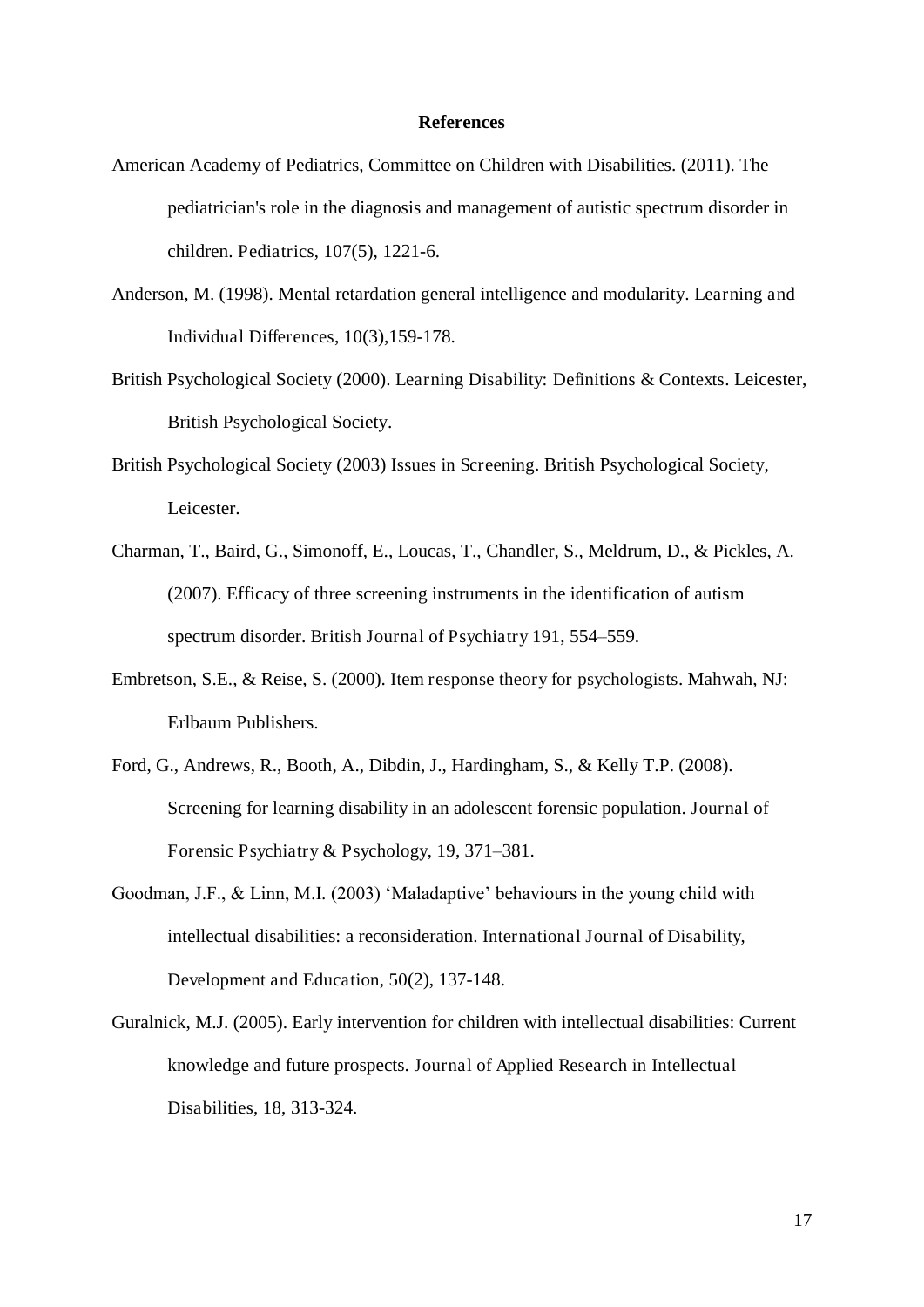- Hamilton, S. (2006). Screening for developmental delay: reliable, easy-to-use tools. The Journal of Family Practice, 55, 415–422.
- Kingston, A., Collerton, J., Davies, K., Bond, J., Robinson, L., & Jagger, C. (2012). Losing the ability in activities of daily living in the oldest old: A hierarchic disability scale from the Newcastle 85+ study. PLoS One, 7(2):e31665.
- McKenzie, K., & Megson, P. (2012). Screening for intellectual disability in children: A review of the literature. Journal of Applied Research in Intellectual Disabilities, 25(1), 80-7. doi: 10.1111/j.1468-3148.2011.00650.x.
- McKenzie, K., & Murray, A.L. (In press). The convergent validity of the Child and Adolescent Intellectual Disability Screening Questionnaire with a measure of adaptive functioning: A brief report. Journal of Intellectual and Developmental Disabilities.
- McKenzie, K., Murray, A.L., Murray, K.R., & Murray, G.C. (2013). Assessing the accuracy of the WISC-IV seven subtest short form and the Child and Adolescent Intellectual Disability Screening Questionnaire in identifying intellectual disability in children. Child Neuropsychology: A Journal on Normal and Abnormal Development in Childhood and Adolescence. Advance online publication.

doi:10.1080/09297049.2013.799642

- McKenzie, K., Murray, G.C., & Murray, A.L. (2013). The validity of the Child and Adolescent Intellectual Disability Screening Questionnaire (CAIDS-Q) with children aged 6-7 years, 11 months: A brief report. Psychiatry Research. Advance online publication. doi: http://dx.doi.org/10.1016/j.psychres.2013.06.014,
- McKenzie, K., & Paxton, D. (2006). Promoting access to services: the development of a new screening tool. Learning Disability Practice, 9(6):17-21.
- McKenzie, K., Paxton, D., Murray, G., Milanesi, P., & Murray, A.L. (2012). The evaluation of a screening tool for children with an intellectual disability: The Child and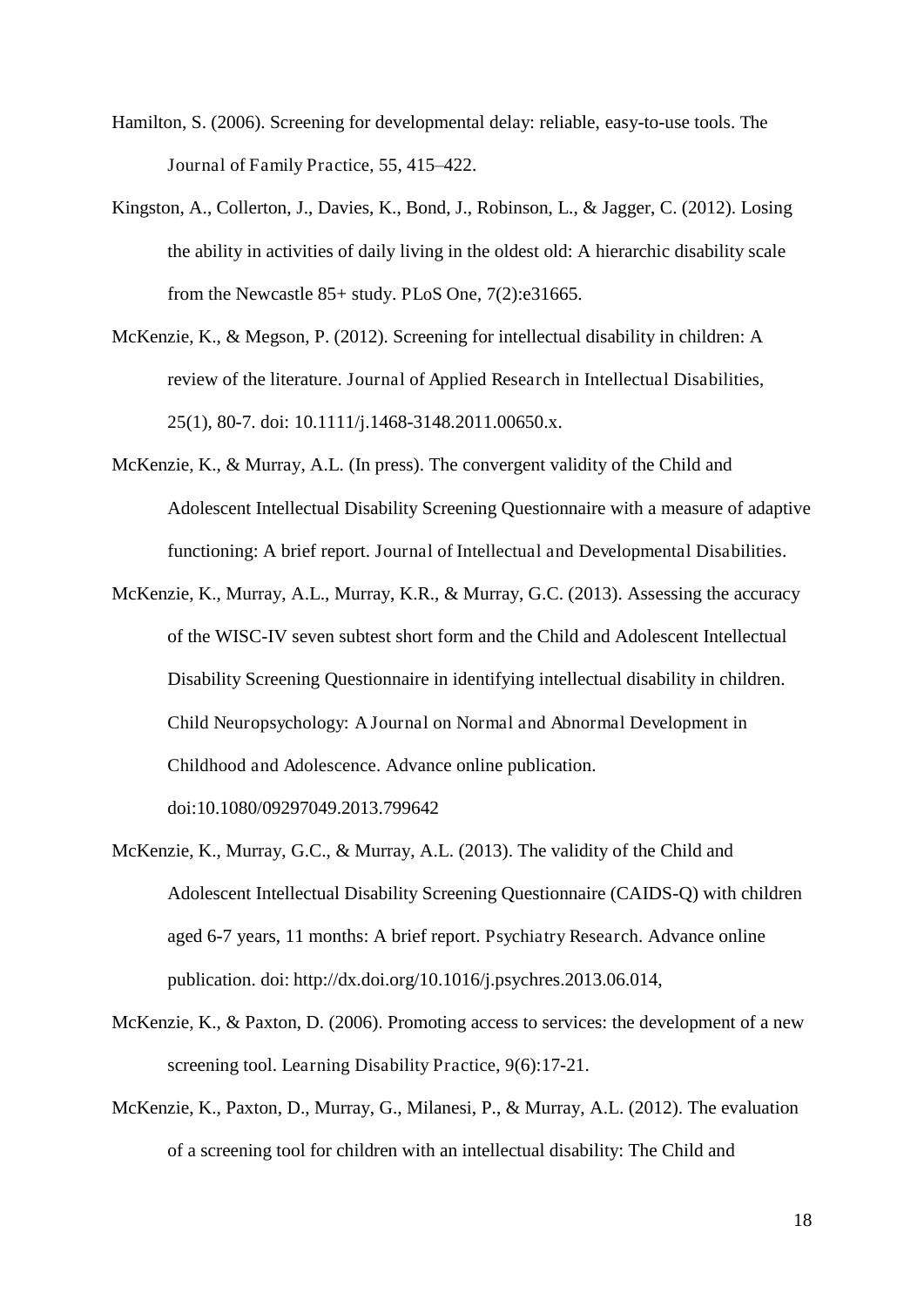Adolescent Intellectual Disability Screening Questionnaire. Research in Developmental Disabilities, 33(4):1068-1075.

- McKenzie, K., Paxton, D., Michie, A., Murray, G.C., Murray, A.L., & Curtis, J. (2012). Screening with young offenders with an intellectual disability. Journal of Forensic Psychiatry and Psychology, 23 (5), 676-688. doi: 10.1080/14789949.2012.733723
- Matson, J.L., & Shoemaker, M. (2009). Intellectual disability and its relationship to autism spectrum disorders. Research in Developmental Disabilities, 30(6), 1107–1114.
- Matson, J.L., Mayville, E.A., Lott, J.D., Bielecki, J., & Logan, R. (2003). A comparison of social and adaptive functioning in persons with psychosis, autism, and severe or profound mental retardation. Journal of Developmental and Physical Disabilities, 15  $(1), 57-65.$
- Maulik, P.K., & Darmstadt, G. L. (2007). Childhood disability in low- and middle income countries: Overview of screening, prevention, services, legislation, and epidemiology. Pediatrics, 120(Suppl. 1), S1–S55.
- Meijer, R.R., & Baneke, J.J. (2004). Analyzing psychopathology items: a case for nonparametric item response theory modeling. Psychological methods, 9(3), 354.
- Mokken, R.J. (1971).A theory and procedure of scale analysis. The Hague: Mouton.
- Murray, A.L., & McKenzie, K. (2013). Estimating the severity of intellectual disability in adults: A Mokken scaling analysis of the Learning Disability Screening Questionnaire. Psychological Assessment, Advance online publication. doi: 10.1037/a0032369
- Reise, S. P., & Waller, N. G. (2009). Item response theory and clinical measurement. Annual review of clinical psychology, 5, 27-48.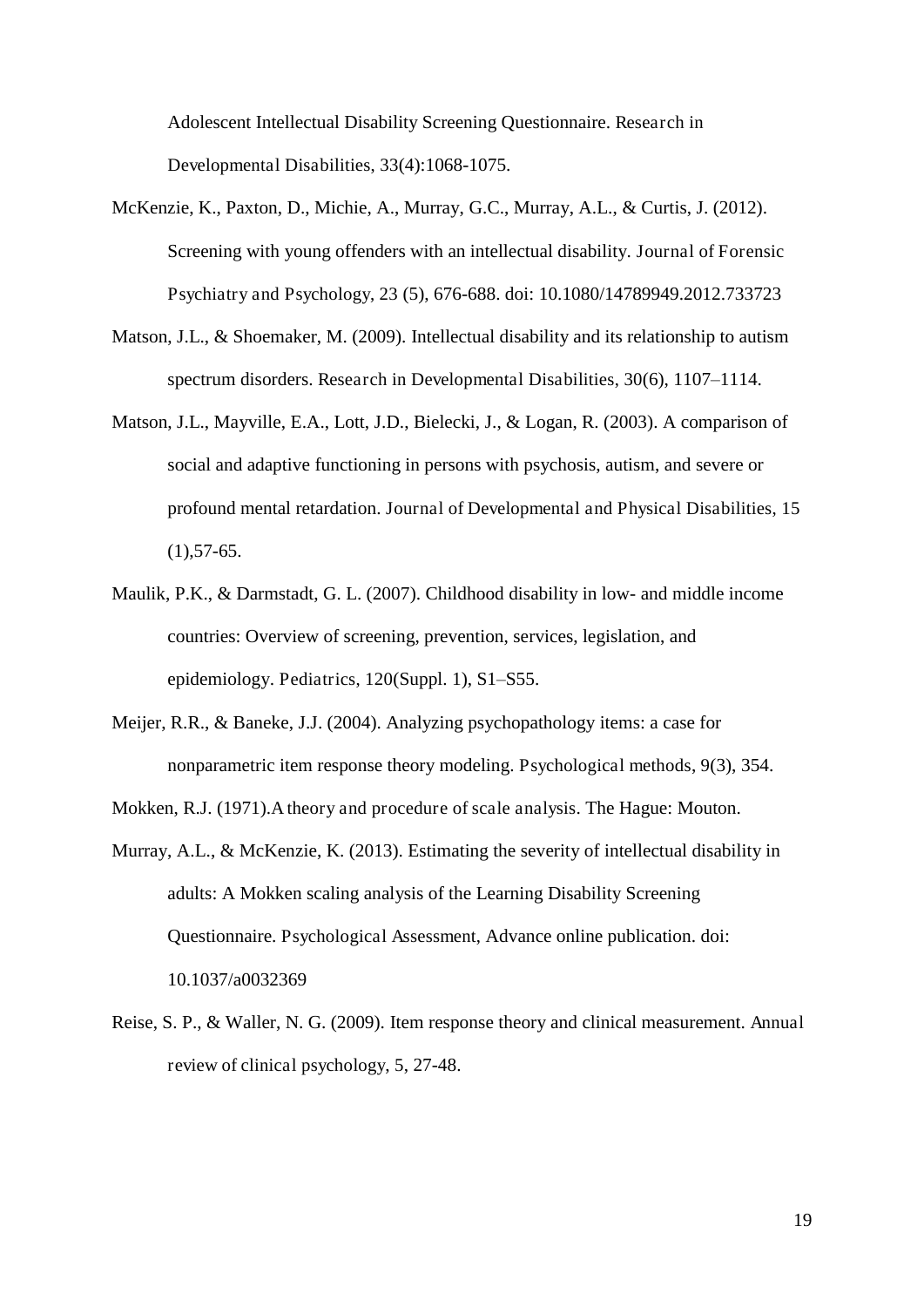- Ryan, J.J., Glass, L.A., & Brown, C.N. (2007). Administration time estimates for Wechsler Intelligence Scale for Children-IV subtests, composites, and short forms. Journal of Clinical Psychology, 63, 309–318.
- Sijtsma, K., Meijer, R.R., & Van der Ark, A.L. (2011). Mokken scale analysis as time goes by: An update for scaling practitioners. Personality and Individual Differences, 50(1), 31-37.
- Simonoff, E., Pickles, A., Chadwick, O., Gringras, P., Wood, N., Higgins, S.,…Moore A. (2006) The Croyden assessment of learning study: prevalence and educational identification of mild mental retardation. Journal of Child Psychology and Psychiatry 47, 828–839.
- Sonnander, K. (2000). Early identification of children with developmental disabilities. Acta Paediatrica Supplement, 434, 17–23.
- Stochl, J., Jones, P.B., & Croudace, T.J. (2012). Mokken scale analysis of mental health and well-being questionnaire item responses: a non-parametric IRT method in empirical research for applied health researchers. BMC Medical Research Methodology, 12, 74. doi: 10.1186/1471-2288-12-74
- Van Der Ark, L.A. (2007). Mokken scale analysis in R. Journal of Statistical Software, 20(11), 1-19.
- Van der Ark, L.A. (2012). New developments in Mokken scale analysis in R. Journal of Statistical Software, 48(5), 1-27.
- Watson, R., Van der Ark, L.A., Lin, L.C., Fieo, R., Deary, I.J., & Meijer, R.R. (2012). Item response theory: how Mokken scaling can be used in clinical practice. Journal of Clinical Nursing, 21, 2736-2746. doi: 10.1111/j.1365-2702.2011.03893.x.

.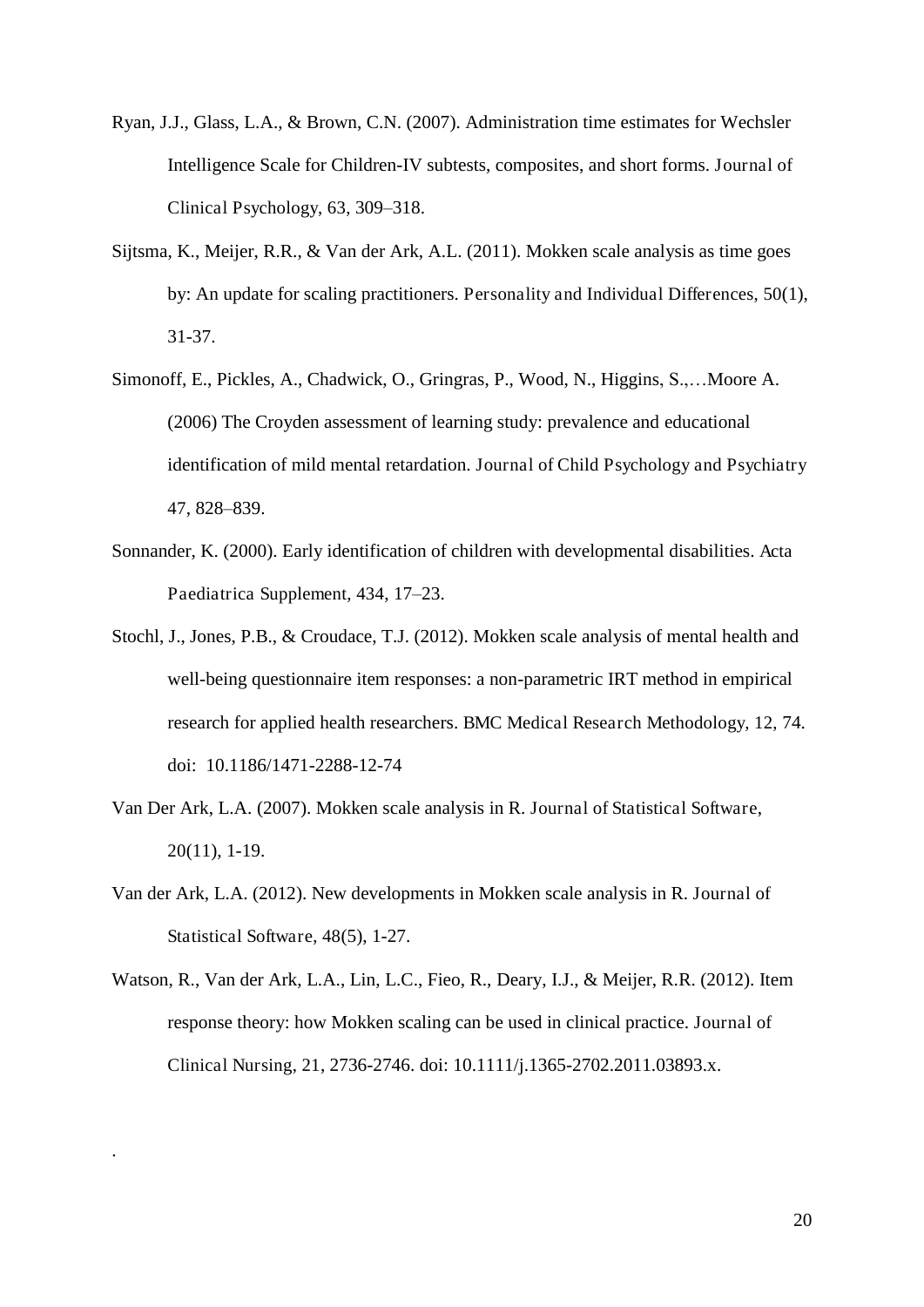- Wuang, Y.P., & Su, C.Y. (2009). Rasch analysis of the Developmental Test of Visual-Motor Integration in children with intellectual disabilities. Research in Developmental Disabilities, 30(5), 1044-1053. doi: 10.1016/j.ridd.2009.02.007
- Winters, N. C., Collett, B. R., & Myers, K. M. (2005). Ten-year review of rating scales, VII: Scales assessing functional impairment. Journal of the American Academy ofChild and Adolescent Psychiatry, 44(4), 309–338.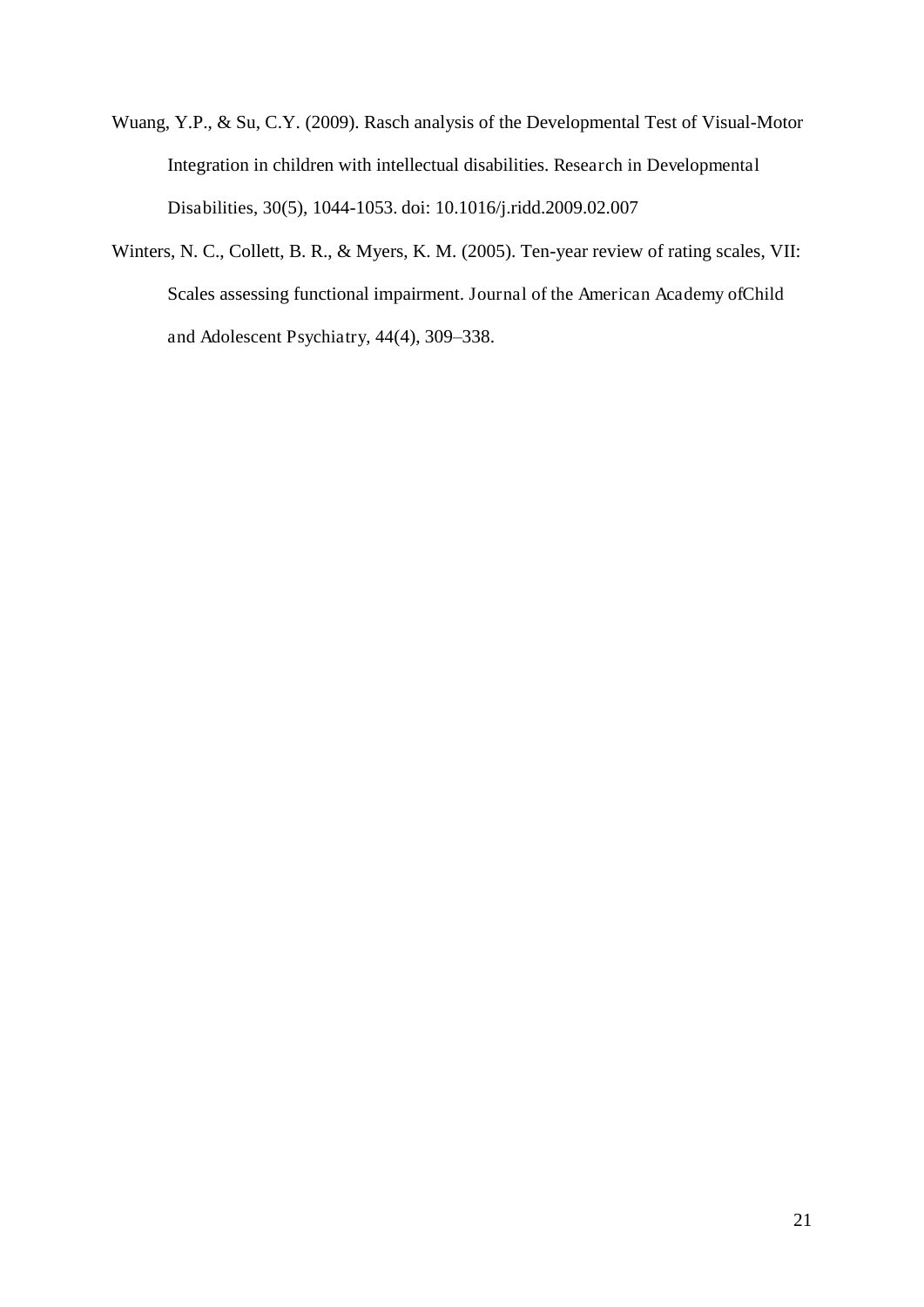Table 1

|  | Sample Descriptive Statistics |
|--|-------------------------------|
|  |                               |

|                            | Total Sample ( $N = 319$ )<br>No ID<br>ID |                                | Males ( $n = 202$ )           |                                | Females ( $n = 113$ )         |                               |  |
|----------------------------|-------------------------------------------|--------------------------------|-------------------------------|--------------------------------|-------------------------------|-------------------------------|--|
|                            |                                           |                                | ID                            | No ID                          | ID                            | No ID                         |  |
|                            | $(n = 148)$                               | $(n = 171)$                    | $(n = 88)$                    | $(n = 114)$                    | $(n = 58)$                    | $(n = 55)$                    |  |
| Age<br>Mean $(SD)$         | 151.43<br>(33.08)<br>$n = 145$            | 146.51<br>(33.28)<br>$n = 166$ | 151.41<br>(35.57)<br>$n = 86$ | 146.29<br>(33.60)<br>$n = 111$ | 152.04<br>(29.71)<br>$n = 57$ | 145.98<br>(33.15)<br>$n = 53$ |  |
| <b>FSIQ</b><br>Mean $(SD)$ | 54.28<br>(9.59)<br>$n = 146$              | 87.97<br>(16.21)<br>$n = 162$  | 54.03<br>(9.16)<br>$n = 87$   | 86.34<br>(13.89)<br>$n = 108$  | 54.95<br>(10.24)<br>$n = 57$  | 92.04<br>(19.74)<br>$n = 52$  |  |

Note: n within cells denotes the amount of available data used for calculations.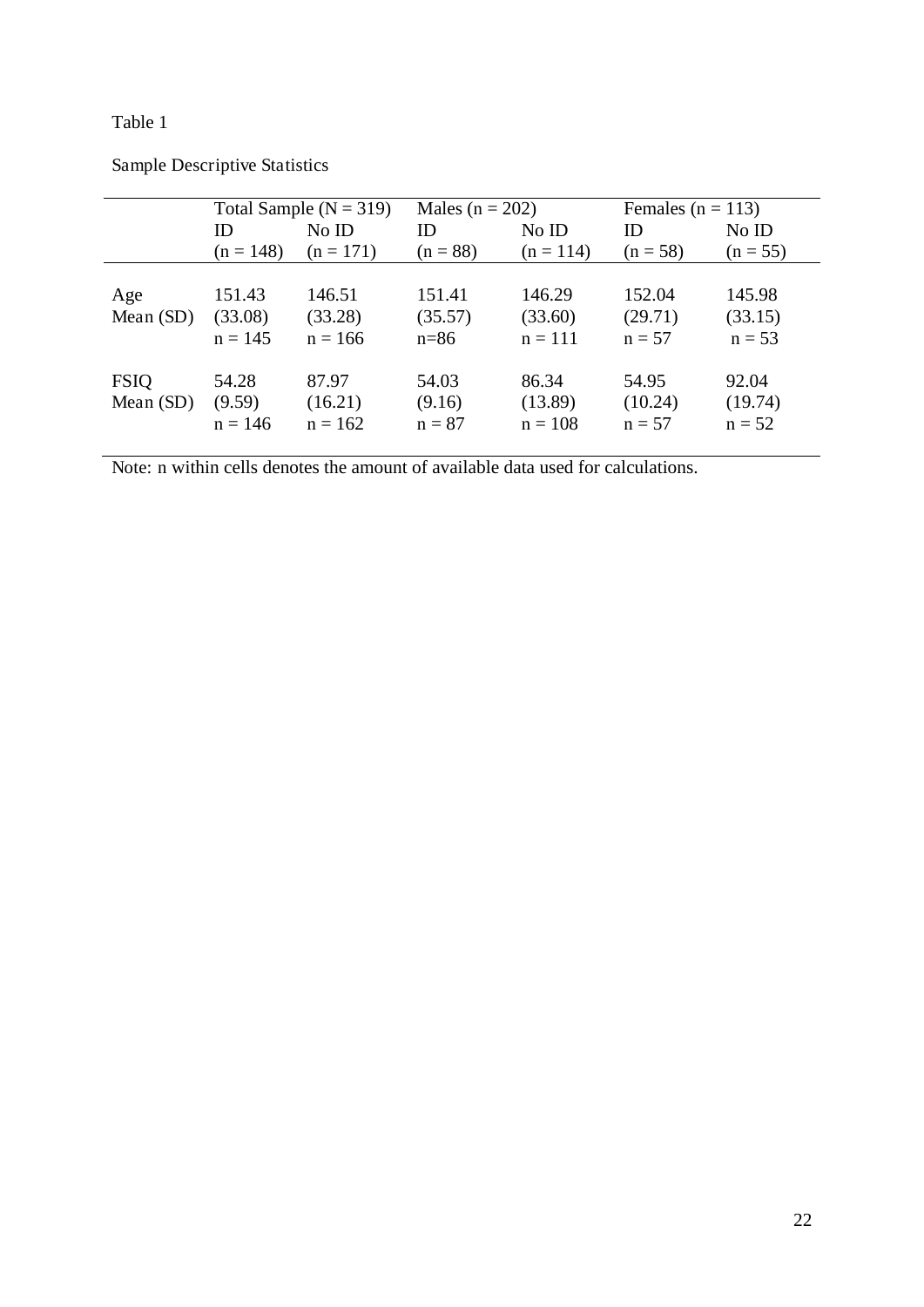# Table 2

Explanation of Model Assumption and Clinical Implications for the CAIDS-Q

| <b>Assumption</b>  | <b>Explanation</b>                                                                                                  | <b>Clinical Implication</b>                                                                                                                                                                     |  |  |  |
|--------------------|---------------------------------------------------------------------------------------------------------------------|-------------------------------------------------------------------------------------------------------------------------------------------------------------------------------------------------|--|--|--|
| Uni-dimensionality | Responses to items are caused by a<br>uni-dimensional latent trait.                                                 | The scale measures<br>functional ability as a unitary<br>construct.                                                                                                                             |  |  |  |
| Local independence | Items are independent conditional<br>on the latent common factor.                                                   | Responses to items are not be<br>related to responses on other<br>items except by virtue of the<br>the fact that they all measure<br>the same underlying<br>construct of functional<br>ability. |  |  |  |
| Monotonicity       | As the level of a latent trait<br>increases, the probability of<br>endorsing an item increases or<br>stays the same | The scale is an ordinal person<br>scale i.e. higher scale scores<br>are suggestive of greater<br>functional ability                                                                             |  |  |  |
| Non-intersection   | The item response functions of<br>different items do not cross one<br>another                                       | The items of the scale form a<br>consistent hierarchy across<br>individuals. This means that<br>individual items can be used<br>to estimate a person's level<br>of functional ability           |  |  |  |

Note: The first three assumptions characterise the MHM. The DMM is characterised by all four assumptions